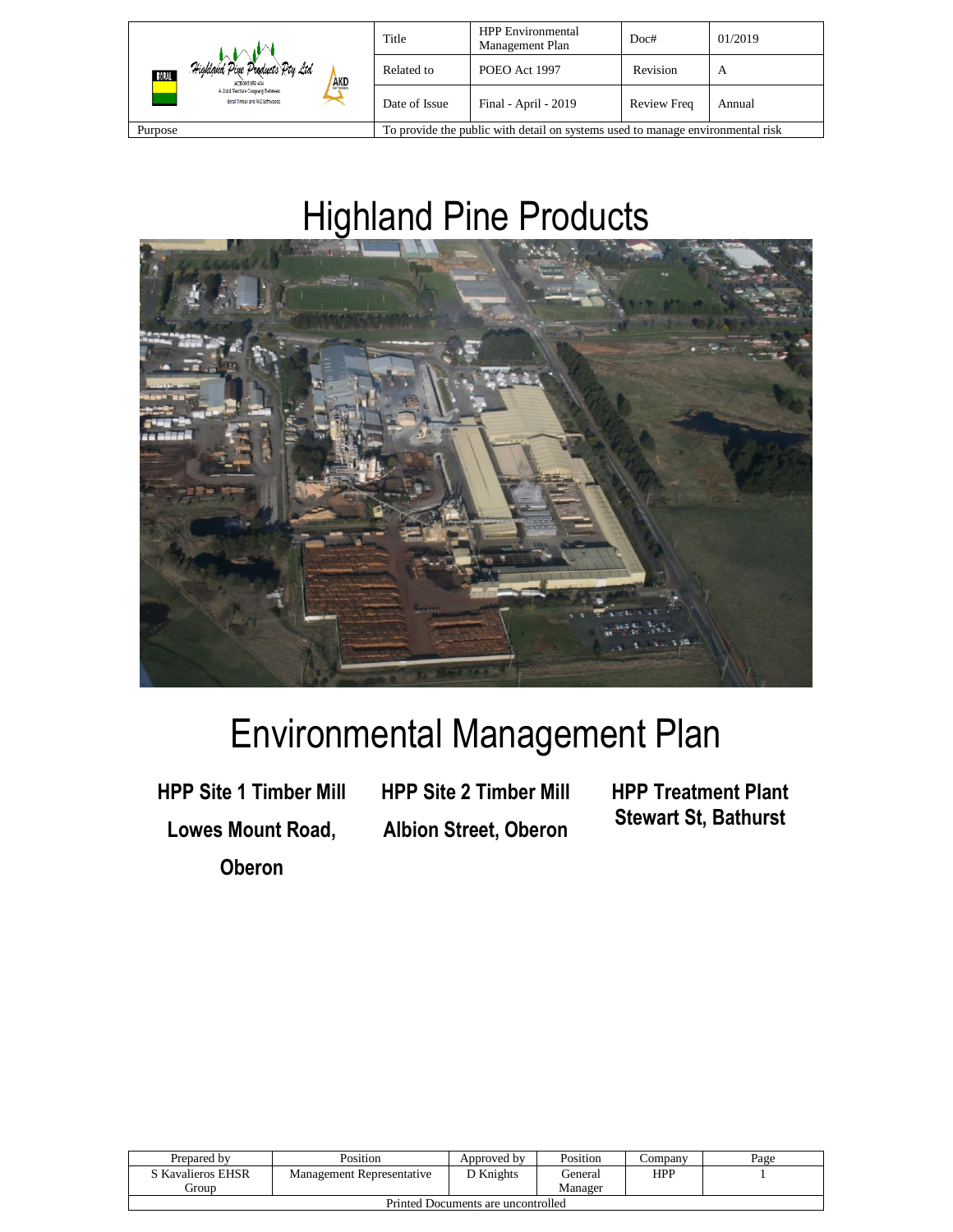| Highland Pine Products Pty Ltd<br>30 J.A.L<br>AKD<br>ACK 093 059 404<br>A Joint Venture Conmany Between<br>Boral Timber and AKD Softwoods | Title                                                                          | <b>HPP</b> Environmental<br>Management Plan | Doc#               | 01/2019 |
|-------------------------------------------------------------------------------------------------------------------------------------------|--------------------------------------------------------------------------------|---------------------------------------------|--------------------|---------|
|                                                                                                                                           | Related to                                                                     | POEO Act 1997                               | Revision           | A       |
|                                                                                                                                           | Date of Issue                                                                  | Final - April - 2019                        | <b>Review Freq</b> | Annual  |
| Purpose                                                                                                                                   | To provide the public with detail on systems used to manage environmental risk |                                             |                    |         |

## **Environmental Management Plan Document Control**

This Environmental Management Plan (EMP) for Highland Pine Products (HPP), Oberon is a controlled document.

This copy has been issued to:

| <b>Controlled Copy No.:</b> |
|-----------------------------|
| Position:                   |
| <b>Current Incumbent:</b>   |

Controlled copies of this EMP are held by the personnel described in the following table:

## **Controlled Copy Distribution**

| <b>Controlled Copy No.</b> | <b>Position</b>        | <b>Current Incumbent</b> |
|----------------------------|------------------------|--------------------------|
|                            | <b>EHSR Advisor</b>    | Wendy Lindsay            |
|                            | <b>General Manager</b> | David Knights            |
|                            | Site Services Manager  | Ben Gawehn               |
|                            | Gate 3 Security        | Security                 |

Controlled copies must be approved by the General Manager before issue.

Prior to being issued, any proposed amendments to this EMP must be approved by the General Manager following consultation with the Site Services Managers.

Amendments made to this EMP shall be distributed by the General Manager to the holder of each controlled copy of the EMP. The holder of each controlled copy is responsible for ensuring that the amended pages are updated in their controlled copy.

## **Environmental Management Plan Amendment Register**

Subsequent to the finalisation of this Environmental Management Plan (EMP) for Highland Pine Products (HPP) Oberon, the following amendments were made and require implementation.

| <b>Section</b> | <b>Amendments</b><br><b>Made</b> | <b>Reason for Amendment</b>                          | <b>Responsibility</b> | <b>Done</b> (Initial<br>& Date) |
|----------------|----------------------------------|------------------------------------------------------|-----------------------|---------------------------------|
| All            | Full doc review                  | Update to meet current operational impacts           | SK                    | SK Sept 2014                    |
| All            | Full doc review                  | Update to comply with external audit<br>findings     | SK                    | SK Dec 2015                     |
| All            | Full doc review                  | Update to meet current operational impacts           | SK                    | <b>SK July 2017</b>             |
| All            | Full doc review                  | Update to meet current operational impacts           | SK-EHSR Group         | SK Dec 2018                     |
| All            | Final signoff                    | Final signoff - distribution of controlled<br>copies | SK-EHSR Group         | April 2019                      |

| Prepared by                        | Position                  | Approved by | Position  | Company    | Page |
|------------------------------------|---------------------------|-------------|-----------|------------|------|
| S Kavalieros EHSR                  | Management Representative | D Knights   | ( ieneral | <b>HPP</b> |      |
| eroup                              |                           |             | Manager   |            |      |
| Printed Documents are uncontrolled |                           |             |           |            |      |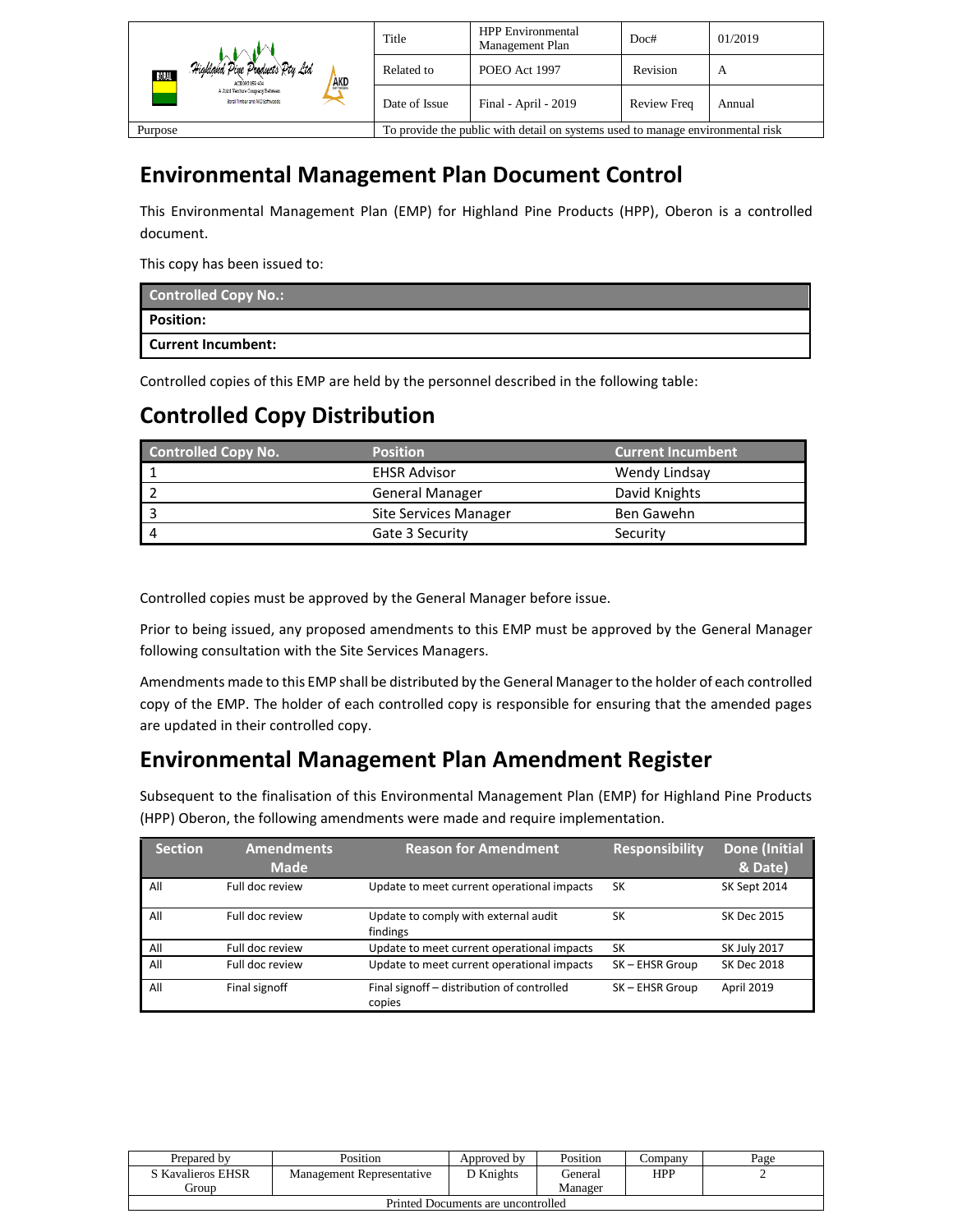| Highland Pine Products Pty Ltd<br>BORAL<br>AKD<br>ACK 093 059 404<br>A Joint Venture Company Between<br>Boral Timber and AKD Softwoods | Title                                                                          | <b>HPP</b> Environmental<br>Management Plan | Doc#               | 01/2019 |
|----------------------------------------------------------------------------------------------------------------------------------------|--------------------------------------------------------------------------------|---------------------------------------------|--------------------|---------|
|                                                                                                                                        | Related to                                                                     | POEO Act 1997                               | Revision           | A       |
|                                                                                                                                        | Date of Issue                                                                  | Final - April - 2019                        | <b>Review Freq</b> | Annual  |
| Purpose                                                                                                                                | To provide the public with detail on systems used to manage environmental risk |                                             |                    |         |

# **Key Contacts**

The Environmental Manager is ultimately responsible for implementation and maintenance of this EMP.

| <b>Name</b>           | <b>Position</b>                       | <b>Contact Details</b> |
|-----------------------|---------------------------------------|------------------------|
| EPA (Regional Office) | <b>Business Hours</b>                 | (02) 6332 1838         |
|                       | After Hours                           | 13 15 55               |
| Spiro Kavalieros      | Environmental Consultant - EHSR Group | 0418889420             |
| Ben Gawehn            | <b>Site Services Manager</b>          | (02) 63366848          |
|                       |                                       | 0408 821 422           |
| David Knights         | <b>General Manager</b>                | $(02)$ 63366810        |
|                       |                                       | 0427072790             |

| Prepared by                        | Position                  | Approved by      | Position | ∠ompanv    | Page |
|------------------------------------|---------------------------|------------------|----------|------------|------|
| S Kavalieros EHSR                  | Management Representative | <b>T</b> Knights | General  | <b>HPP</b> |      |
| Group                              |                           |                  | Manager  |            |      |
| Printed Documents are uncontrolled |                           |                  |          |            |      |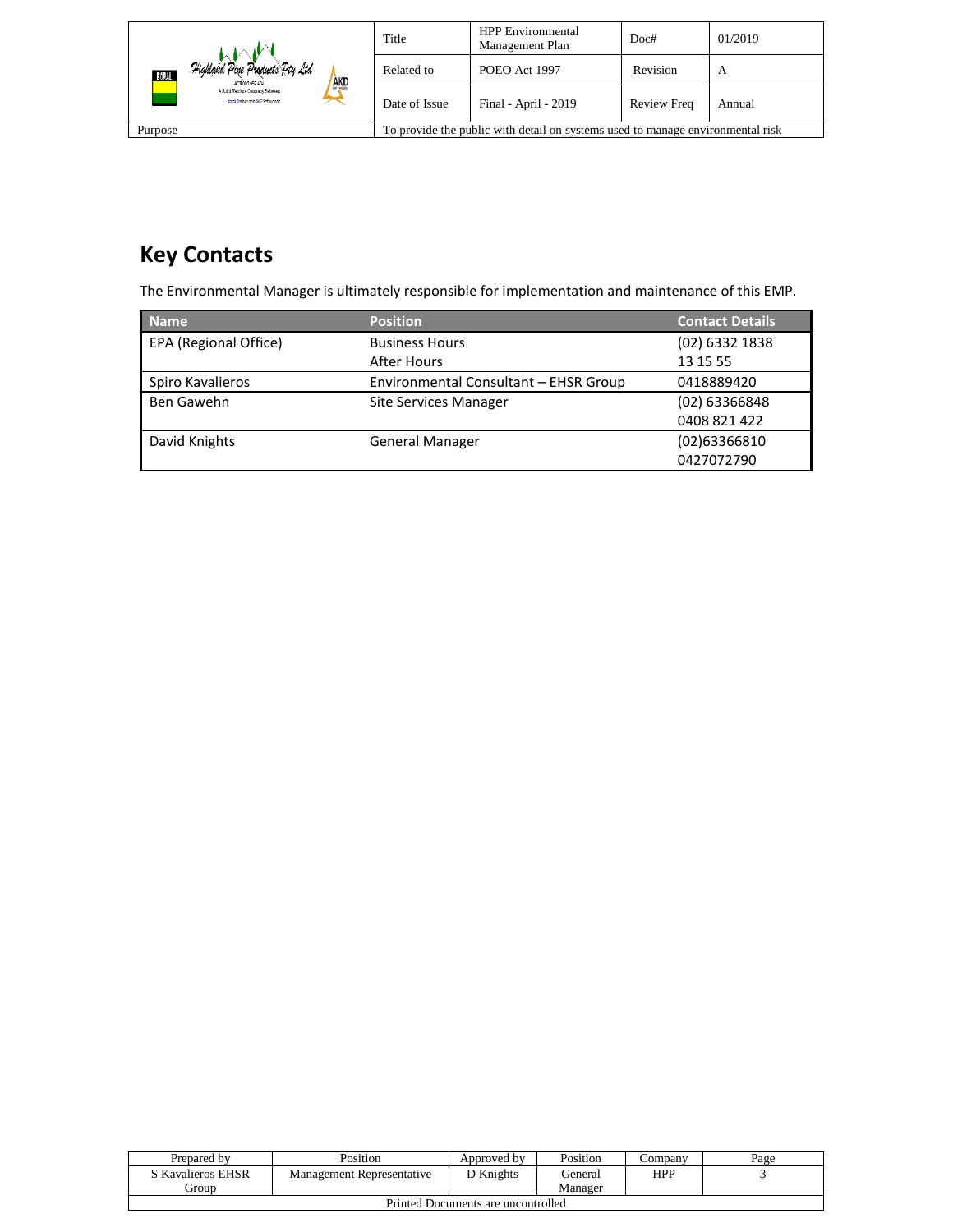| Highland Pine Products Pty Ltd<br>30 RAL<br><b>AKD</b><br>ACK 093 059 404<br>A Joint Venture Consums Between<br>Boral Timber and AKD Softwoods | Title                                                                          | <b>HPP</b> Environmental<br>Management Plan          | Doc#     | 01/2019 |
|------------------------------------------------------------------------------------------------------------------------------------------------|--------------------------------------------------------------------------------|------------------------------------------------------|----------|---------|
|                                                                                                                                                | Related to                                                                     | POEO Act 1997                                        | Revision | A       |
|                                                                                                                                                | Date of Issue                                                                  | Final - April - 2019<br><b>Review Freq</b><br>Annual |          |         |
| Purpose                                                                                                                                        | To provide the public with detail on systems used to manage environmental risk |                                                      |          |         |

# **Contents**

| 1.   |  |
|------|--|
| 1.1  |  |
| 1.2  |  |
| 1.3  |  |
| 2.0  |  |
| 2.1  |  |
| 2.2  |  |
| 2.3  |  |
| 2.4  |  |
| 2.5  |  |
| 2.6  |  |
| 2.7  |  |
| 2.8  |  |
| 2.9  |  |
| 2.10 |  |
| 2.11 |  |
| 2.12 |  |
| 2.13 |  |
| 3.0  |  |
| 3.1  |  |
|      |  |
|      |  |
|      |  |
|      |  |
| 3.2  |  |
|      |  |
|      |  |
| 3.3  |  |
| 3.4  |  |
| 3.5  |  |
| 3.6  |  |
| 3.7  |  |
|      |  |
|      |  |
|      |  |
|      |  |
| 3.8  |  |
| 3.9  |  |
| 3.10 |  |
| 4.0  |  |

| Prepared by                        | Position                  | Approved by | Position | ∠ompanv | Page |
|------------------------------------|---------------------------|-------------|----------|---------|------|
| S Kavalieros EHSR                  | Management Representative | ת Knights   | ieneral) | HPP     |      |
| Group                              |                           |             | Manager  |         |      |
| Drinted Documents are uncontrolled |                           |             |          |         |      |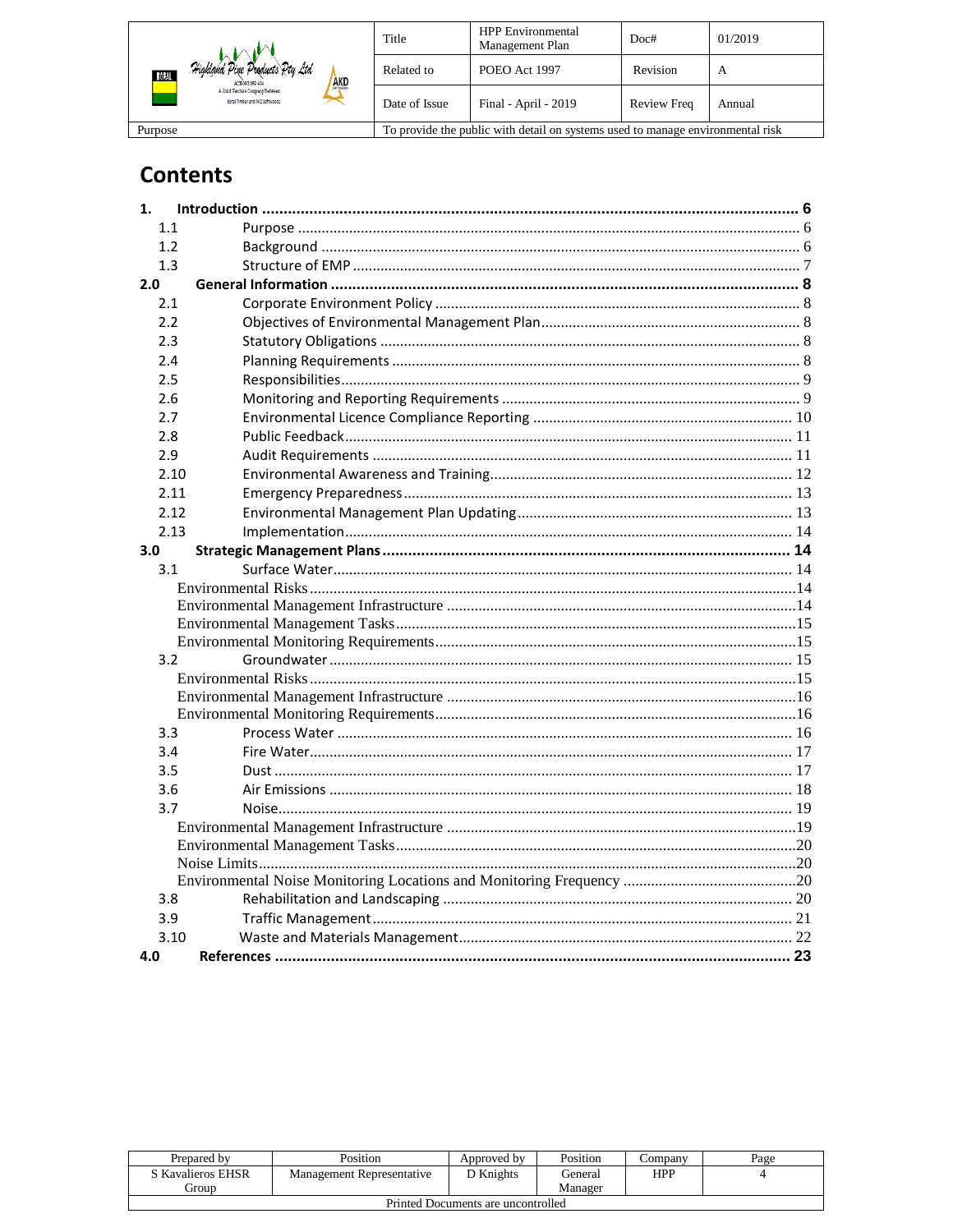| Highland Pine Products Pty Ltd<br>BORAL<br><b>AKD</b><br>ACK 093 059 404<br>A Joint Venture Company Between<br>Boral Timber and AKD Softwoods | Title                                                                          | <b>HPP</b> Environmental<br>Management Plan | Doc#               | 01/2019 |
|-----------------------------------------------------------------------------------------------------------------------------------------------|--------------------------------------------------------------------------------|---------------------------------------------|--------------------|---------|
|                                                                                                                                               | Related to                                                                     | POEO Act 1997                               | Revision           | А       |
|                                                                                                                                               | Date of Issue                                                                  | Final - April - 2019                        | <b>Review Freq</b> | Annual  |
| Purpose                                                                                                                                       | To provide the public with detail on systems used to manage environmental risk |                                             |                    |         |

## **List of Figures**

Figure 1:Aerial Photograph of Site Boundaries – All OTC facilities combined.

# **List of Tables**

Table 1: Regulatory Conditions

Table 2: Summary of Responsibilities

Table 3: Awareness and Training Principles

## **Appendices**

Appendix A : Storm Water Management Plan

Appendix B : Environmental Protection Licence (EPL) 887

Appendix C : Environmental Protection Licence (EPL) 11229

Appendix D : Environmental Protection Licence (EPL) 105

Appendix E : Pollution incident response management plan (PIRMP)

| Prepared by                        | Position                  | Approved by | Position | company | Page |
|------------------------------------|---------------------------|-------------|----------|---------|------|
| S Kavalieros EHSR                  | Management Representative | ר Knights   | General  | HPP     |      |
| <b>iroup</b>                       |                           |             | Manager  |         |      |
| Printed Documents are uncontrolled |                           |             |          |         |      |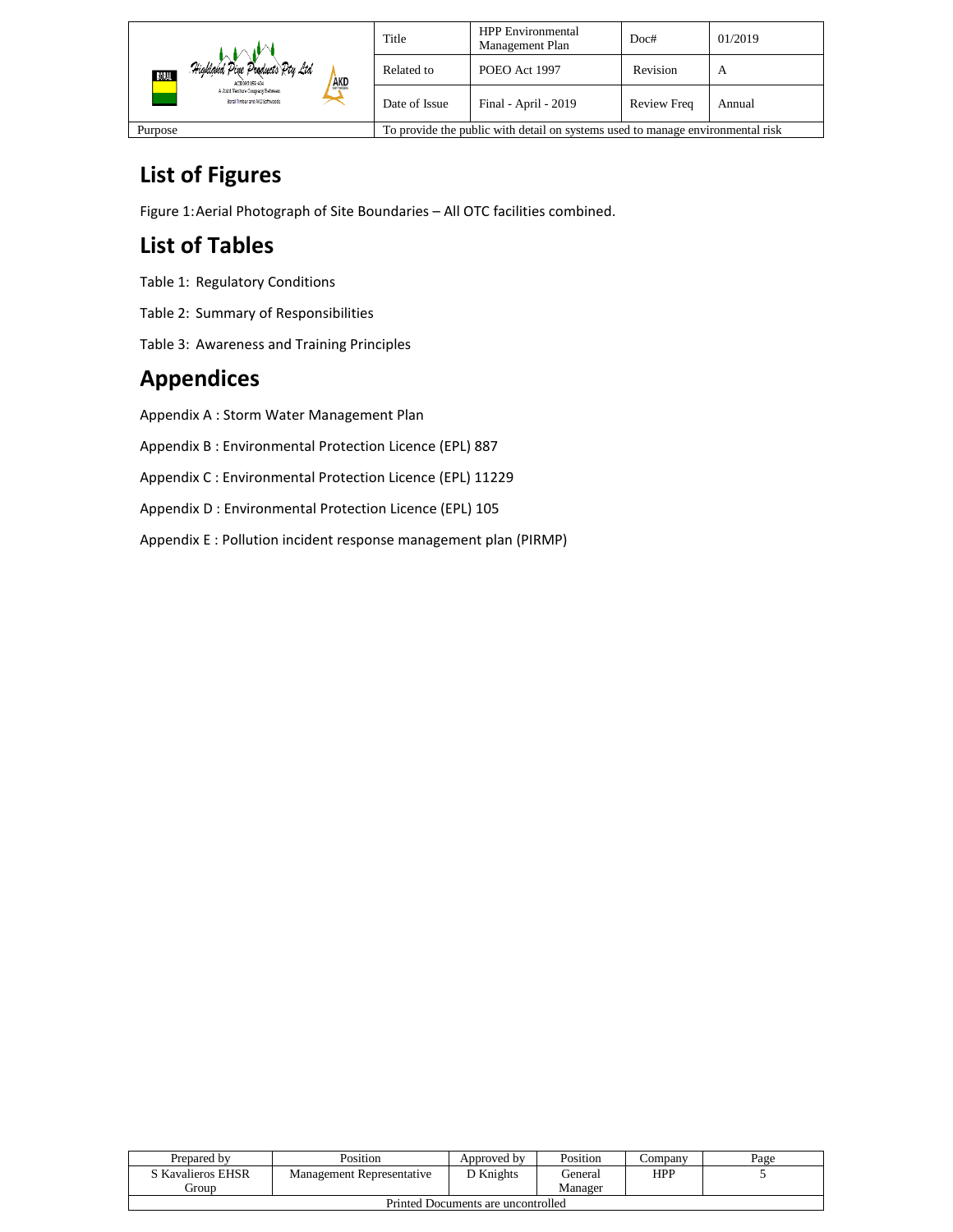| Highland Pine Products Pty Ltd<br>BORAL<br><b>AKD</b><br>ACN 093 059 404<br>A Joint Venture Commany Between<br>Boral Timber and AKD Softwoods | Title         | <b>HPP</b> Environmental<br>Management Plan                                    | Doc#               | 01/2019 |
|-----------------------------------------------------------------------------------------------------------------------------------------------|---------------|--------------------------------------------------------------------------------|--------------------|---------|
|                                                                                                                                               | Related to    | POEO Act 1997                                                                  | Revision           | A       |
|                                                                                                                                               | Date of Issue | Final - April - 2019                                                           | <b>Review Freq</b> | Annual  |
| Purpose                                                                                                                                       |               | To provide the public with detail on systems used to manage environmental risk |                    |         |

## <span id="page-5-0"></span>**1. Introduction**

## <span id="page-5-1"></span>**1.1 Purpose**

This document has been prepared on behalf of Highland Pine Products (HPP) to detail how environmental values, which could potentially be impacted by its operations, will be managed and protected. This document will also detail how compliance with conditions of the original Development Approval (DA), Environmental Protection Licences (EPLs) and environmental legislation will be monitored and achieved.

## <span id="page-5-2"></span>**1.2 Background**

Highland Pine Products Pty Limited is a joint venture between AKD Softwoods (AKD) and Boral Timber. HPP operates sawmilling operations as part of the overall Oberon Timber Complex (OTC). The joint venture was originally formed in August 2000 following then owner Carter Holt Harvey's (CHH) acquisition of the CSR sawmill (Site 2) located on Albion Street. In 2018, AKD purchased CHH's 50% share in the joint venture.

HPP operates an integrated timber processing facility over two adjacent sites located on Lowes Mount Road and Albion Street, less than one kilometre north of Oberon. **Figure 1** is an aerial photograph of the Oberon Timber Complex showing all site boundaries.



**Figure 1: Oberon Timber Complex site boundaries (all sites).**

Note: This EMP relates to HPP operations only.

| Prepared by                        | Position                  | Approved by | Position | ∠ompanv | Page |
|------------------------------------|---------------------------|-------------|----------|---------|------|
| S Kavalieros EHSR                  | Management Representative | D Knights   | General  | HPP     |      |
| . iroun                            |                           |             | Manager  |         |      |
| Printed Documents are uncontrolled |                           |             |          |         |      |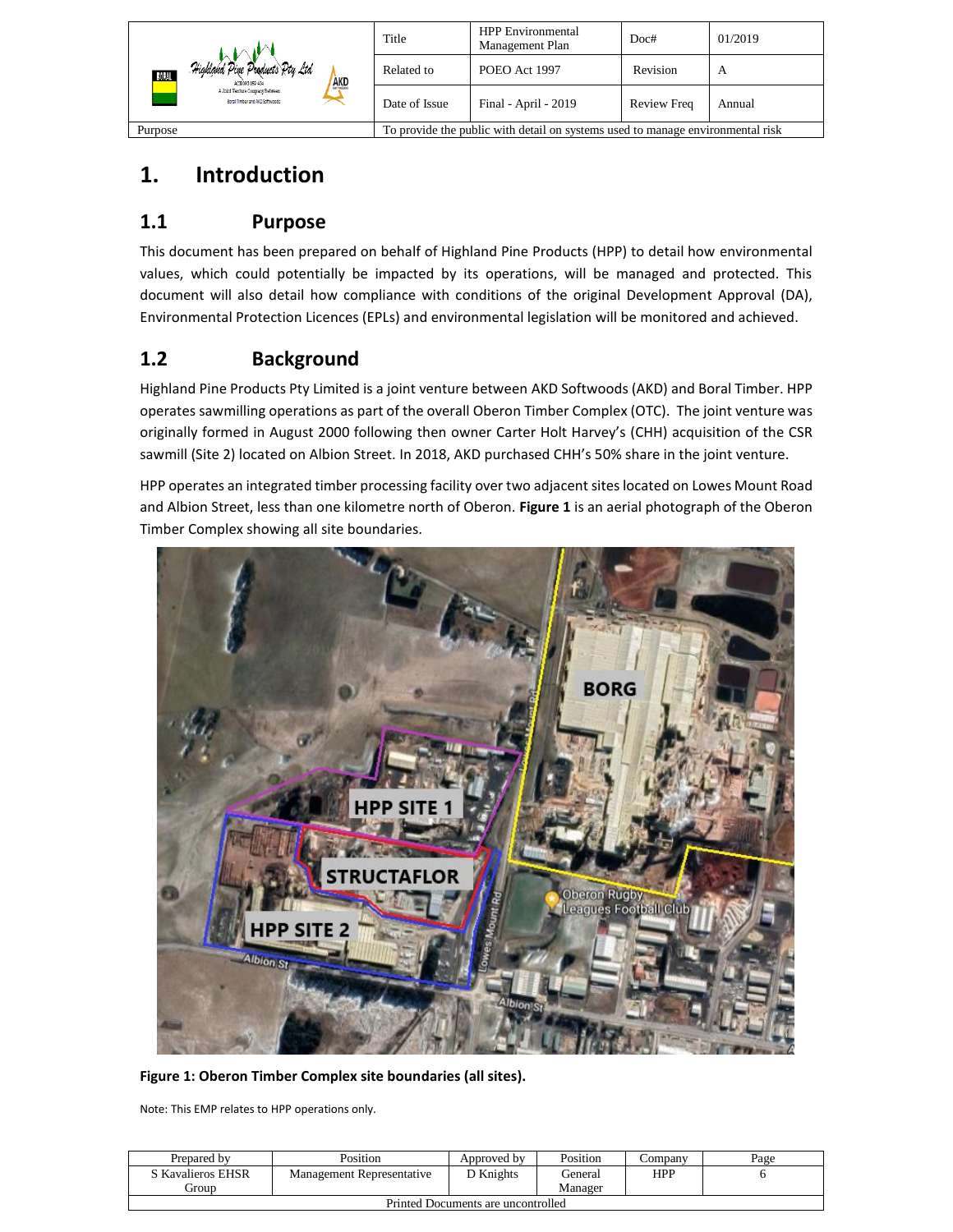| Highland Pine Products Pty Ltd<br>30 J.A.L<br><b>AKD</b><br>ACN 093 059 404<br>A Joint Venture Company Between<br>Boral Timber and AKD Softwoods | Title                                                | <b>HPP</b> Environmental<br>Management Plan                                    | Doc#     | 01/2019 |  |
|--------------------------------------------------------------------------------------------------------------------------------------------------|------------------------------------------------------|--------------------------------------------------------------------------------|----------|---------|--|
|                                                                                                                                                  | Related to                                           | POEO Act 1997                                                                  | Revision | A       |  |
|                                                                                                                                                  | Final - April - 2019<br>Review Freq<br>Date of Issue |                                                                                | Annual   |         |  |
| Purpose                                                                                                                                          |                                                      | To provide the public with detail on systems used to manage environmental risk |          |         |  |

The original sawmill (Site 1) was constructed in the early 1940's and expanded in the 1990's (Site 2). The site operates on a 24/7 approval, employs ~200 direct and significantly more indirectly.

HPP produces structural timber through the following process:

- Log is procured from state and private forests within a 100 km radius of Oberon.
- Trucks deliver the log sorted by diameter with branches removed.
- A five-day production capacity log stockpile onsite feeds the sawmill.
- The majority of the log is processed in four stages Greenmill, Kilns, Drymill and Bifenthrin treatment (where required).
- During the Greenmill process, the log is debarked, scanned to select the "best cutting pattern" and then broken down to preset parameters at a number of inline sawing stations. The resulting various timber sections and lengths are like sorted and stacked.
- In the kiln process the timber stack out of the Greenmill is kiln dried for 6 to 10 hours to reduce the timber moisture to 12%. After the drying process the timber is transported to the Drymill for further processing.
- In the Drymill, the timber is de-stacked, smooth planed, graded/sorted, stacked and wrapped for dispatch.
- Approximately 30% of the finished goods are passed through an envelope treatment system (blue frame timber treatment) where an insect repellent (bifenthrin) is applied to the outer surface.
- The sawmill has a capacity to process 725,000m3 of plantation Radiata pine log.
- The main finished sawmill product is applied in the structural/housing timber framing market.

The Bathurst Treatment Plant was first commissioned in 1980. In August 2000, the plant formed part of the Joint Venture. Fully undercover and bunded, the process involves placing timber packs into one of the two autoclaves for soaking in a treatment solution over a set period of time. The plant treats kiln dried Radiata Pine to a H2 protection level using either the LOSP full penetration or the Tan-T envelope process. The plant has been mothballed for a number of years and poses minimal risk to the environment.

## <span id="page-6-0"></span>**1.3 Structure of EMP**

This EMP is split into two main sections:

- Section 2 describes the overall requirements of the EMP and general information; and
- Section 3 describes the strategic management plans for identifying and managing risks to the environment.

| Prepared by                        | Position                  | Approved by | Position | ∠ompanv    | Page |
|------------------------------------|---------------------------|-------------|----------|------------|------|
| S Kavalieros EHSR                  | Management Representative | D Knights   | General  | <b>HPP</b> |      |
| Group                              |                           |             | Manager  |            |      |
| Printed Documents are uncontrolled |                           |             |          |            |      |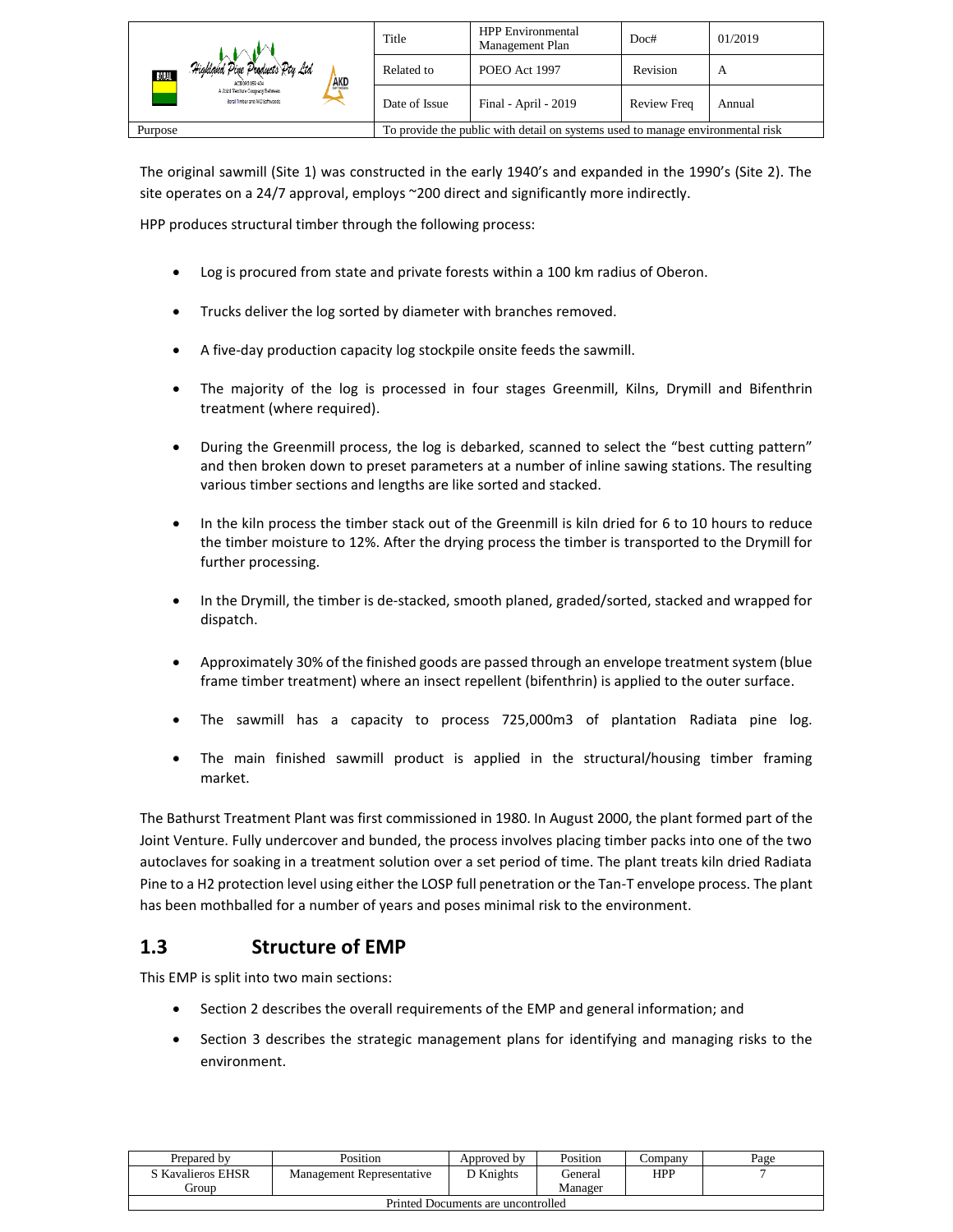| Highland Pine Products Pty Ltd<br>RORAL<br>AKD<br>ACK 093 059 404<br>A Joint Venture Commany Between<br>Boral Timber and AKD Softwoods | Title         | <b>HPP</b> Environmental<br>Management Plan                                    | Doc#               | 01/2019 |
|----------------------------------------------------------------------------------------------------------------------------------------|---------------|--------------------------------------------------------------------------------|--------------------|---------|
|                                                                                                                                        | Related to    | POEO Act 1997                                                                  | Revision           | А       |
|                                                                                                                                        | Date of Issue | Final - April - 2019                                                           | <b>Review Freq</b> | Annual  |
| Purpose                                                                                                                                |               | To provide the public with detail on systems used to manage environmental risk |                    |         |

## <span id="page-7-0"></span>**2.0 General Information**

## <span id="page-7-1"></span>**2.1 Corporate Environment Policy**

HPP is a joint venture business with equal shares owned by both Boral and AKD. Both businesses have a strong environmental commitment to maintaining a sustainable business in a responsible manner underpinned by their respective environmental policy documents.

## <span id="page-7-2"></span>**2.2 Objectives of Environmental Management Plan**

Objective of this environmental management plan are that:

- HPP's operations will comply with all controlling environmental regulations, licences and consent conditions;
- environmental impacts will be controlled within accepted limits as defined by regulatory agencies including Environmental Protection Agency (EPA) and the Department of Planning NSW; and
- in the event of a failure to achieve either of these objectives, frank and expeditious remedial action is implemented so that impacts can be contained and operations corrected to prevent a future failure.

## <span id="page-7-3"></span>**2.3 Statutory Obligations**

*Table 1* lists the specific regulatory conditions that are applied at HPP's facilities which may be updated in consultation with the regulator from time to time. The most current copies are provided as **Appendix 1.**

| <b>Regulatory Authority</b>                 | <b>Regulatory Document</b>                              | Facility                               |
|---------------------------------------------|---------------------------------------------------------|----------------------------------------|
| Department of Planning and the Environment. | Development Consent<br>No.<br>403-11-00                 | HPP Site 2                             |
| NSW EPA (DEC)                               | Environmental<br>Protection Licence No.<br>887          | HPP Site 1                             |
| NSW EPA (DEC)                               | Environmental<br>Protection Licence No.<br>105          | <b>Timber Treatment Plant Bathurst</b> |
| NSW EPA (DEC)                               | <b>Environmental</b><br>Protection Licence No.<br>11229 | HPP Site 2                             |

#### **Table 1: Specific Regulatory Conditions**

## <span id="page-7-4"></span>**2.4 Planning Requirements**

As part of the Development Consent Approval, HPP is required to prepare an Environmental Management Plan (EMP) to show how the sawmill and associated facilities will assess and minimise operational adverse impacts on the receiving environment.

As a minimum, the EMP must;

- describe the proposed operations;
- identify all the relevant statutory requirements that apply to the operation of the development;

| Prepared by                        | Position                  | Approved by | Position | Company    | Page |
|------------------------------------|---------------------------|-------------|----------|------------|------|
| S Kavalieros EHSR                  | Management Representative | ת Knights   | General  | <b>HPP</b> |      |
| Group                              |                           |             | Manager  |            |      |
| Printed Documents are uncontrolled |                           |             |          |            |      |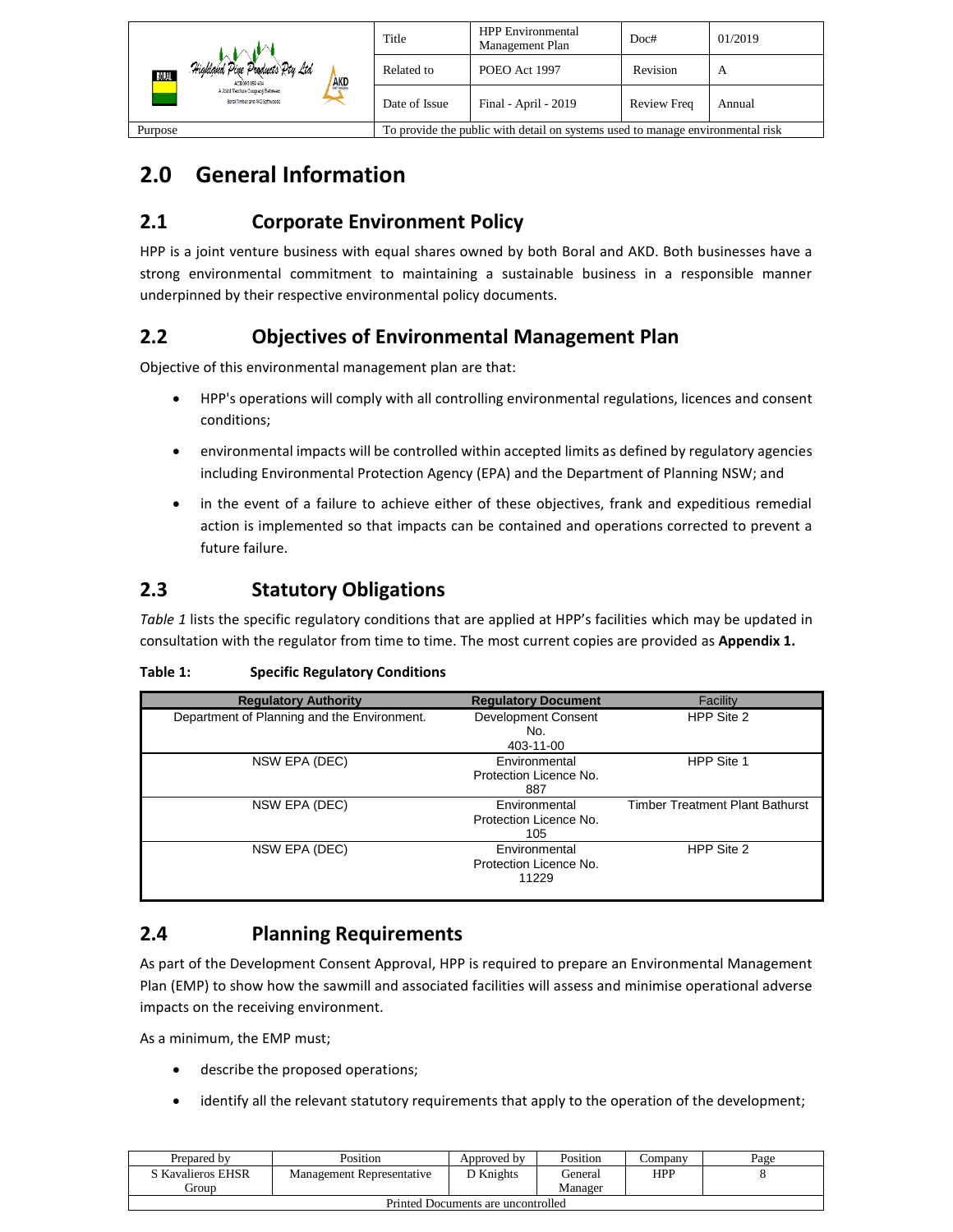| Highland Pine Products Pty Ltd<br>BORAL<br><b>AKD</b><br>ACN 093 059 404<br>A Joint Venture Company Between<br>Boral Timber and AKD Softwoods | Title         | <b>HPP</b> Environmental<br>Management Plan                                    | Doc#               | 01/2019 |
|-----------------------------------------------------------------------------------------------------------------------------------------------|---------------|--------------------------------------------------------------------------------|--------------------|---------|
|                                                                                                                                               | Related to    | POEO Act 1997                                                                  | Revision           | A       |
|                                                                                                                                               | Date of Issue | Final - April - 2019                                                           | <b>Review Freq</b> | Annual  |
| Purpose                                                                                                                                       |               | To provide the public with detail on systems used to manage environmental risk |                    |         |

- set standards and performance measures for each of the relevant environmental issues;
- describe what actions and measures will be implemented to mitigate the potential impacts of the development, and to ensure that the development meets these standards and performance measures;
- describe what measures and procedures will be implemented to:
	- 1. register and respond to complaints;
	- 2. ensure the operational health and safety of the workers; and
	- 3. respond to potential emergencies, such as plant failure;
- describe the role, responsibility, authority and accountability of all the key personnel involved in the operation of the site and;
- incorporate the detailed Environmental Monitoring Program

## <span id="page-8-0"></span>**2.5 Responsibilities**

To ensure that the objectives of this EMP are met, clear responsibilities and performance criteria need to be defined for all environmental management actions and activities. Environmental management responsibilities will be incorporated into job descriptions and performance measurements, where applicable.

Highland Pine Products have engaged an Environmental Consultant (EHSR Group) for environmental advice and support, reporting directly to the HPP General Manager and to the HPP Board. The Site Services Manager is responsible for ensuring the objectives of this EMP are met with the support of the General Manager and other Managers as required. Responsibility for implementing certain components of the EMP will also be passed on to HPP personnel in relevant areas.

| <b>Position</b>                 | <b>Report to</b>                         | <b>Summary of Responsibilities</b>                                                                                                             |
|---------------------------------|------------------------------------------|------------------------------------------------------------------------------------------------------------------------------------------------|
| Environmental<br>Consultant     | HPP General Manager.<br><b>HPP Board</b> | Ensure statutory environmental safeguards are<br>enforced, monitored and reported; Preparation,<br>monitoring and implementation of EMP.       |
| <b>HPP General Manager</b>      | <b>HPP Board</b>                         | Ensure statutory environmental safeguards are<br>enforced and allocate appropriate resources to<br>support environmental requirements.         |
| HPP S.S.M.                      | <b>HPP General Manager</b>               | Ensure EMP objectives are met.<br>Implement EMP environmental controls and<br>improvements required to meet objectives.                        |
| <b>HPP EHSR Advisor</b>         | <b>HPP General Manager</b>               | Prepare and implement environmental training and<br>education programs                                                                         |
| <b>Area Production Managers</b> | <b>HPP General Manager</b>               | Identify potential and/or actual environmental<br>hazards, rectify and report.<br>Assist EHSR Advisor with training and education<br>programs. |

| <b>Summary of Responsibities</b> |
|----------------------------------|
|                                  |

## <span id="page-8-1"></span>**2.6 Monitoring and Reporting Requirements**

As part of HPP commitment to environmental management, this EMP specifies the documented monitoring and reporting procedures that regularly measure environmental aspects, objectives and targets.

| Prepared by                        | Position                  | Approved by | Position | ∠ompanv    | Page |  |  |
|------------------------------------|---------------------------|-------------|----------|------------|------|--|--|
| S Kavalieros EHSR                  | Management Representative | D Knights   | General  | <b>HPP</b> |      |  |  |
| Group)                             |                           |             | Manager  |            |      |  |  |
| Printed Documents are uncontrolled |                           |             |          |            |      |  |  |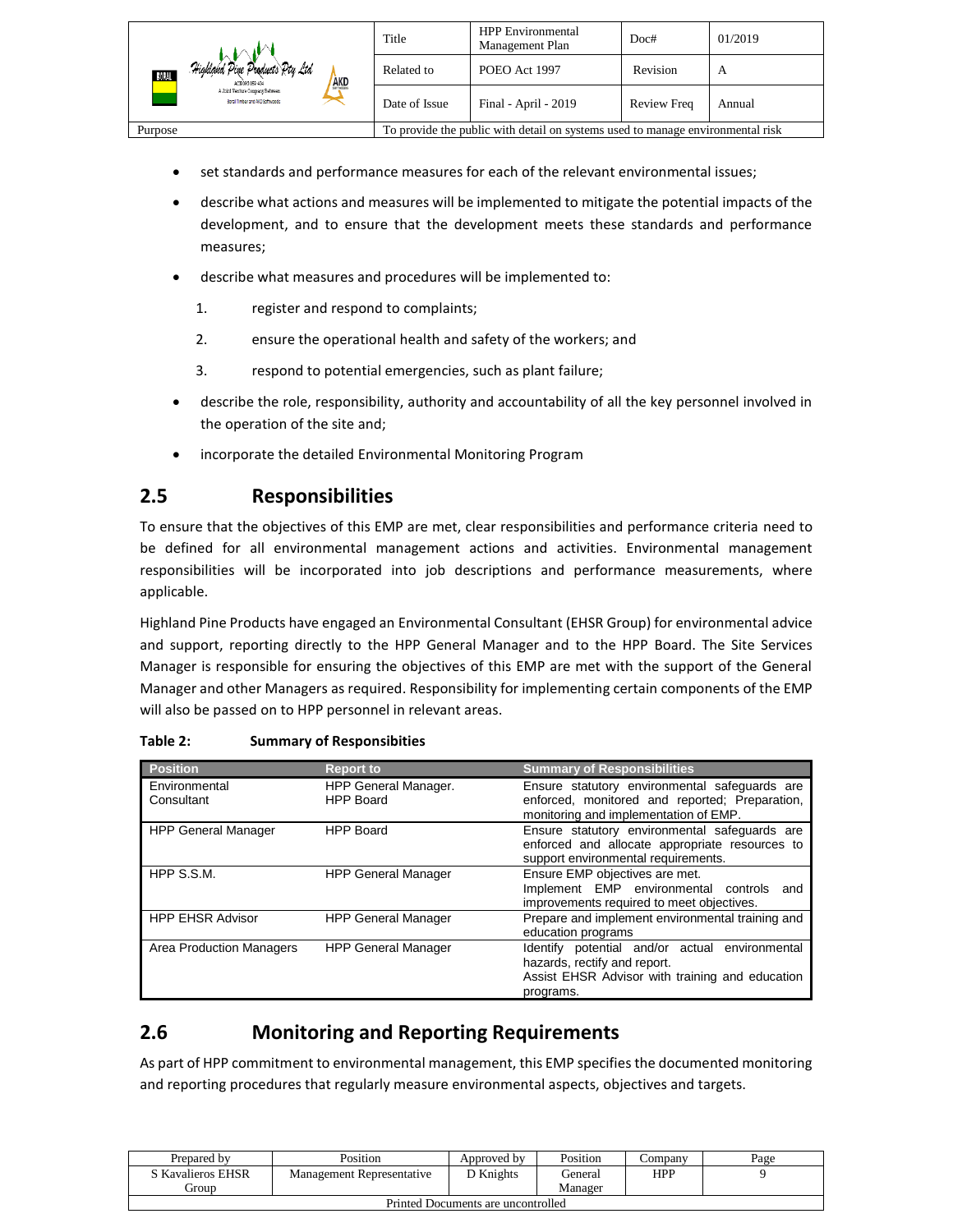|                                                                                 | Title                                                                          | <b>HPP</b> Environmental<br>Management Plan | Doc#        | 01/2019 |
|---------------------------------------------------------------------------------|--------------------------------------------------------------------------------|---------------------------------------------|-------------|---------|
| Highland Pine Products Pty Ltd<br><b>RORAL</b><br><b>AKD</b><br>ACK 093 059 404 | Related to                                                                     | POEO Act 1997                               | Revision    | A       |
| A Joint Venture Commany Between<br>Boral Timber and AKD Softwoods               | Date of Issue                                                                  | Final - April - 2019                        | Review Freq | Annual  |
| Purpose                                                                         | To provide the public with detail on systems used to manage environmental risk |                                             |             |         |

The environmental monitoring program is run by the Environmental Consultant and Site Services Manager and involves:

- regular inspections of the plant and surrounds;
- both manual and automated monitoring and sampling in specific areas of environmental concern as required by Environmental Protection Licences and to demonstrate protection of the environment; and
- an internal and external auditing program, as discussed in *Section 2.9*.

The environmental reporting program involves:

- environmental licence compliance reporting, as detailed in *Section 2.7*;
- emergency incident reporting as detailed in *Section 2.11*;
- internal inspection and non-conformance reporting, which involves identification of potentially impacting practices, formulation of a corrective action plan and review of corrective action implementation;
- National Pollution Inventory reporting;
- Annual Environmental Management report.

The environmental monitoring and reporting program for specific areas of environmental concern are discussed in detail in *Section 3*.

## <span id="page-9-0"></span>**2.7 Environmental Licence Compliance Reporting**

Within eight weeks of the anniversary of the licences **887, 11229 & 105,** the licensee must provide the Environment Protection Authority (EPA) with an Annual Return. The annual return is a statement of compliance with the licence conditions and reports the pollutant loads generated by the premises. Administrative fees for the coming 12 months generally fall due at the same time as the annual return.

The annual return form must be completed and submitted on the proforma provided by the EPA to all licensees and must be signed by the licence holder or a person authorised to sign on the licence holder's behalf where the licence holder is a company. The return will usually be signed by two company directors.

The following detail must be declared as part of the Annual Return:

- whether all monitoring required by the licence has been carried out;
- if all the monitoring has not been carried out, what monitoring has not been carried out and the reasons why the monitoring has not been carried out;
- whether every condition of the licences have been complied with;
- if one or more conditions have not been complied with, in relation to each such condition:
	- o the nature and reason of the non-compliance;
	- o any action taken to prevent, control or mitigate the non-compliance;
	- o any action that has been or will be taken to prevent a recurrence of the non-compliance.

| Prepared by                        | Position                  | Approved by | Position | ∠ompanv    | Page |  |  |
|------------------------------------|---------------------------|-------------|----------|------------|------|--|--|
| S Kavalieros EHSR                  | Management Representative | D Knights   | General  | <b>HPP</b> |      |  |  |
| <b>iroun</b>                       |                           |             | Manager  |            |      |  |  |
| Printed Documents are uncontrolled |                           |             |          |            |      |  |  |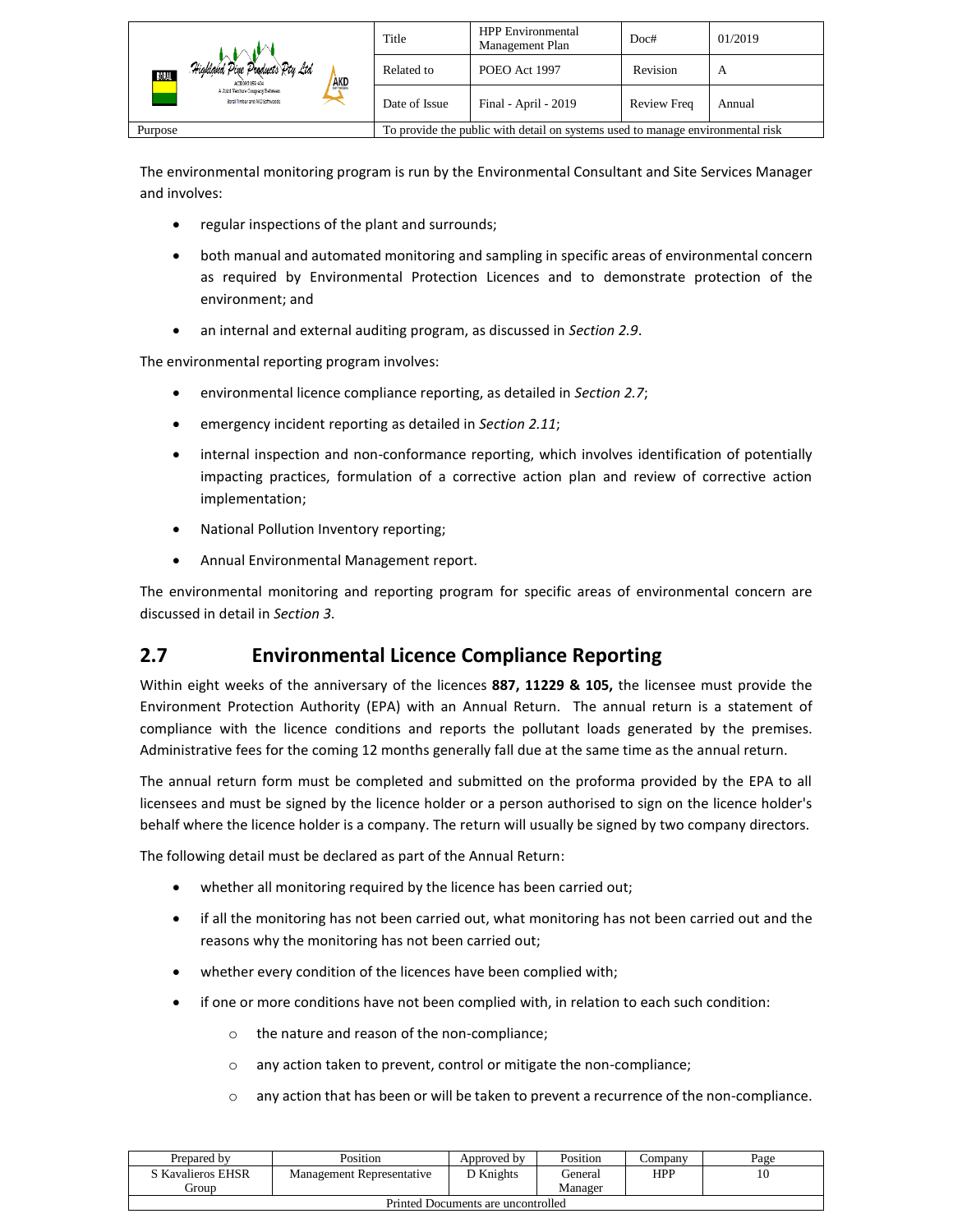|                                                                          | Title                                                                          | <b>HPP</b> Environmental<br>Management Plan | Doc#               | 01/2019 |
|--------------------------------------------------------------------------|--------------------------------------------------------------------------------|---------------------------------------------|--------------------|---------|
| Highland Pine Products Pty Ltd<br><b>RORAL</b><br>AKD<br>ACN 093 059 404 | Related to                                                                     | POEO Act 1997                               | Revision           | A       |
| A Joint Venture Company Between<br>Boral Timber and AKD Softwoods        | Date of Issue                                                                  | Final - April - 2019                        | <b>Review Freq</b> | Annual  |
| Purpose                                                                  | To provide the public with detail on systems used to manage environmental risk |                                             |                    |         |

- A statement of compliance regarding the preparation of a pollution incident response management plan (PIRMP
- A statement of compliance regarding the requirement to publish pollution monitoring data; and
- A statement of compliance regarding environmental management systems and practices.

In signing the Annual Return, the signatory declares the information is not false or misleading in a material respect and acknowledges that information provided that is found to be misleading may render the signatory to personal penalty.

## <span id="page-10-0"></span>**2.8 Public Feedback**

A 1-800 Community Liaison Line (1800 802 795) is manned 24 hours a day 7 days a week by the security personnel on the site gates. This line allows members of the community to contact HPP in the event of any issues, complaints or concerns. CHH (and HPP) has maintained a Community Liaison Line since 1996 in accordance with consent conditions and environmental protection licences and sees it as a direct means of communicating with the community and issues raised through this channel provide a quantitative means of assessing environmental performance and the effectiveness of this EMP.

In the event of any issues or concerns raised by the public a company representative will record the following:

- date and time of the discussion;
- contact details of the caller, if provided;
- nature of the discussion; and
- suggested actions by the caller, if relevant.

The person receiving the call will then forward the details to the Site Services Manager or their designated representative as soon as practicable, who will review the comments as they arrive. Where practical and reasonable, HPP will implement an action to correct any complaint and contact the person to advise them that an action has been implemented at their earliest convenience. When appropriate, community concerns will be discussed at quarterly community meetings. Details of complaints and corrective action will be recorded in a register and reported as required.

## <span id="page-10-1"></span>**2.9 Audit Requirements**

At least every three years an independent environmental audit will be undertaken to identify HPP's current performance in complying with environmental laws and regulations. The audit will highlight existing and potential environmental exposures and will generate corrective action to ensure continual improvement in environmental performance. Any recommendations proposed by the audit will be implemented to ensure risk to the environment is minimised and HPP is protected from legislative and policy breaches.

To ensure auditing of this Environmental Management Plan is both comprehensive and functional, environmental auditing will:

• be considered as a management tool for recognising and assessing environmental risk that can assist in developing strategies that minimise risk and improve environmental performance;

| Prepared by                        | Position                  | Approved by | Position | company    | Page |  |  |
|------------------------------------|---------------------------|-------------|----------|------------|------|--|--|
| S Kavalieros EHSR                  | Management Representative | ) Knights   | General  | <b>HPP</b> |      |  |  |
| Group                              |                           |             | Manager  |            |      |  |  |
| Printed Documents are uncontrolled |                           |             |          |            |      |  |  |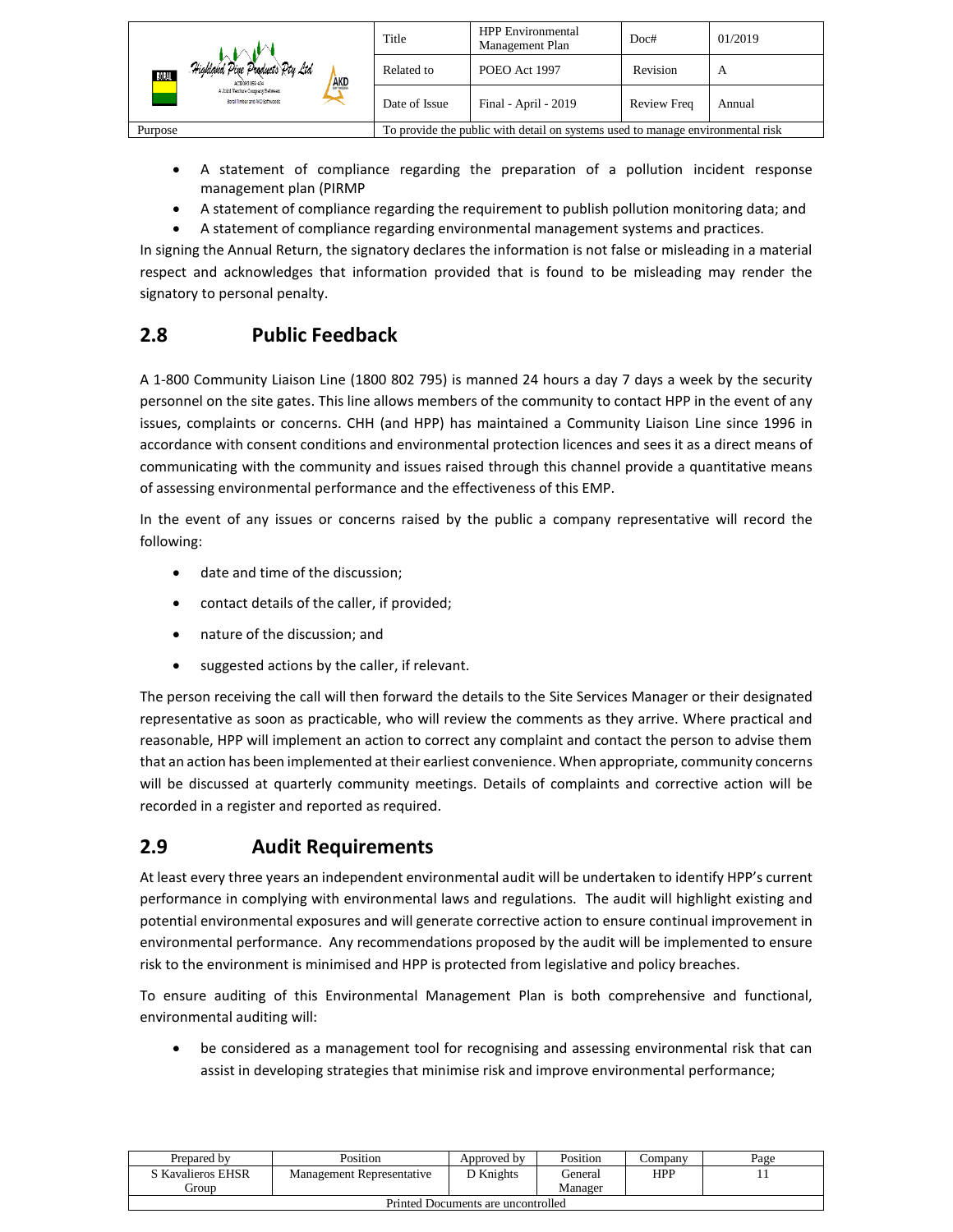|                                                                   | Title                                                                          | <b>HPP</b> Environmental<br>Management Plan | Doc#               | 01/2019 |
|-------------------------------------------------------------------|--------------------------------------------------------------------------------|---------------------------------------------|--------------------|---------|
| Highland Pine Products Pty Ltd<br>BORAL<br>AKD<br>ACN 093 059 404 | Related to                                                                     | POEO Act 1997                               | Revision           | A       |
| A Joint Venture Commany Between<br>Boral Timber and AKD Softwoods | Date of Issue                                                                  | Final - April - 2019                        | <b>Review Freq</b> | Annual  |
| Purpose                                                           | To provide the public with detail on systems used to manage environmental risk |                                             |                    |         |

- be systematic and structured. All relevant aspects of operations at the facility need to be identified and included at an agreed level of detail in the audit;
- be verified by supporting documentation. If evidence generated by the audit is not verified, the process is then considered a review – not an audit;
- be periodic in nature and not merely an isolated exercise. The audit period may range from between six months and five years depending on HPPs requirements and the level of environmental risk being assessed;
- be well documented so that it may be verified that it has been undertaken properly. An environmental audit must be finalised with a written report of the assessment;
- be objective. Independence of auditors is an integral component of ensuring a reputable environmental audit;
- measure the level of environmental risk that operations at the facility pose on the environment and humans and devise strategies to minimise that risk. A fundamental part of the audit recommendations is to prioritise actions to minimise identified environmental risks; and
- identify areas where HPP is potentially non-compliant with legislation.

The results and recommendations of the audits, where applicable, will be incorporated into this EMP by the Environmental Consultant.

## <span id="page-11-0"></span>**2.10 Environmental Awareness and Training**

To ensure a culture of environmental awareness within HPP requires effective education and training of HPP personnel and HPP employed contractors and consultants.

The success of this EMP is dependent upon training of HPP personnel to develop an understanding of the issues involved and individual roles and responsibilities identified by this EMP. Central to this is the need for all senior personnel to recognise the value of building a belief and commitment to HPP's Environmental Policy. Training and education of HPP personnel can be viewed as a means of removing some of the obstacles to the successful and efficient implementation of this EMP.

To this end, each individual, dependent on their role must be able to identify the potential impacts of their actions and decisions on the environment and either modify their behaviour accordingly or seek advice from their supervisor. Specific roles and responsibilities for implementation of this EMP are provided in *Section 3.0*.

Records of environmental training are kept by the HPP EHSR Advisor.

The following table (*Table 3*) identifies the various principles of environmental education that HPP will implement.

#### **Table 3: Awareness and Training Principles**

| <b>Awareness and Training Principles</b>                                                                                                              |
|-------------------------------------------------------------------------------------------------------------------------------------------------------|
| Inclusive of all HPP personnel                                                                                                                        |
| Environmental education cannot be confined to any group of personnel. It is a responsibility for all staff, including<br>contractors and consultants. |

| Prepared by                        | Position                         | Approved by | Position | ∠ompanv    | Page |  |  |
|------------------------------------|----------------------------------|-------------|----------|------------|------|--|--|
| S Kavalieros EHSR                  | <b>Management Representative</b> | D Knights   | General  | <b>HPP</b> |      |  |  |
| Group                              |                                  |             | Manager  |            |      |  |  |
| Printed Documents are uncontrolled |                                  |             |          |            |      |  |  |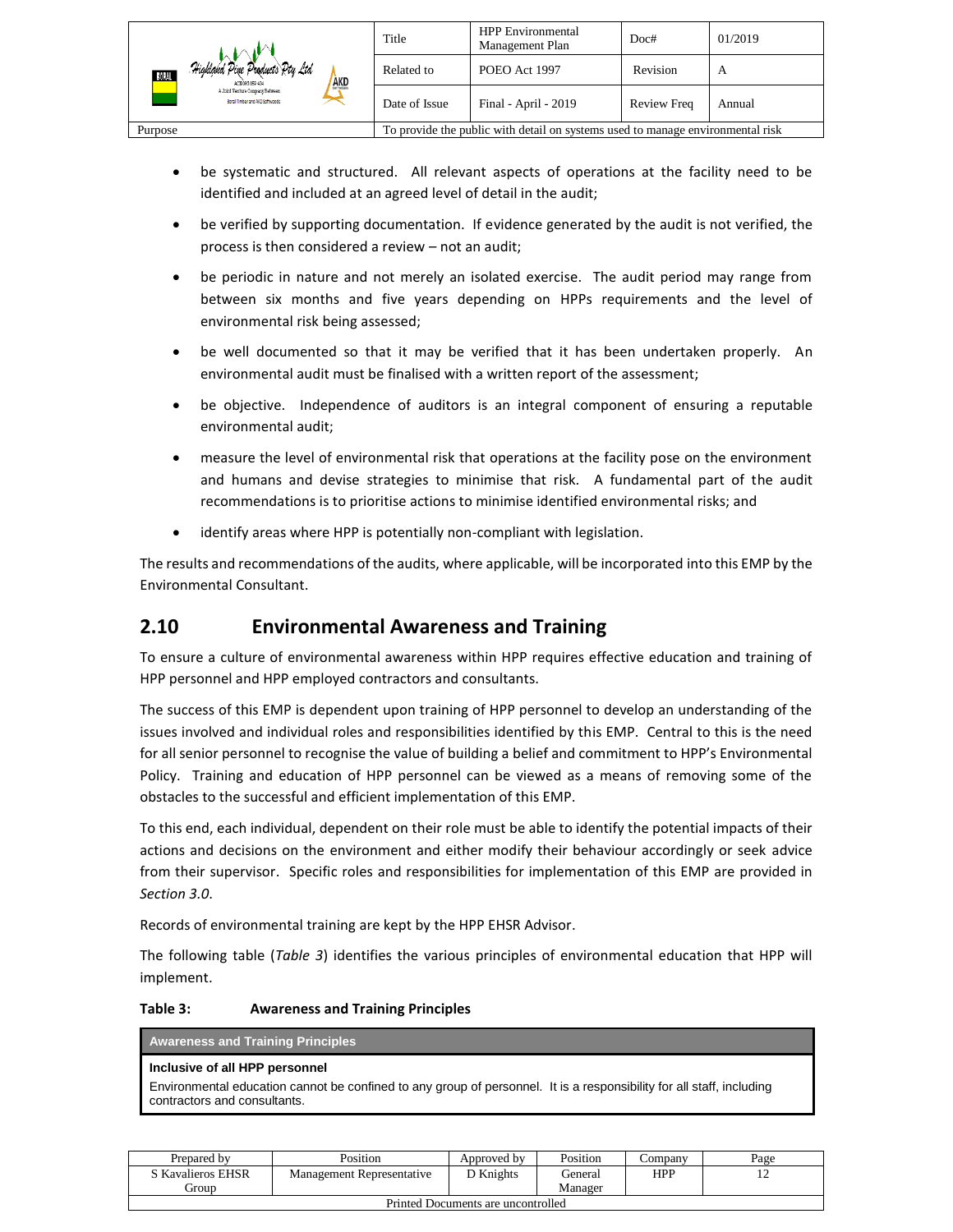|                                                                           | Title                                                                          | <b>HPP</b> Environmental<br>Management Plan | Doc#        | 01/2019 |
|---------------------------------------------------------------------------|--------------------------------------------------------------------------------|---------------------------------------------|-------------|---------|
| Highland Pine Products Pty Ltd.<br>30.AL<br><b>AKD</b><br>ACK 093 059 404 | Related to                                                                     | POEO Act 1997                               | Revision    | A       |
| A Joint Venture Consums Between<br>Boral Timber and AKD Softwoods         | Date of Issue                                                                  | Final - April - 2019                        | Review Freq | Annual  |
| Purpose                                                                   | To provide the public with detail on systems used to manage environmental risk |                                             |             |         |

#### **Performed on an on-going basis**

Knowledge and skills should be refreshed in light of new environmental aspects; issues and management techniques/mechanisms.

#### **Practical in approach**

This is a fundamental requirement of effective environmental education. Awareness and training programs must be geared toward actions which will effectively result in improved environmental outcomes and conditions at the facility rather than an accumulation of inert knowledge or impractical skills.

#### **In harmony with other HPP goals for the facility**

In order for HPP to establish an effective environmental awareness training program, it needs to encourage the pursuit of environmental goals in a way that acknowledges other goals of HPP, including safety, productivity and efficiency – it should not be taught in a way that is divorced from the core business needs of the facility.

#### **Inductions**

All HPP personnel, contractors and consultants will undertake an induction that will include HPP responsibilities to the environment, environmental awareness training, outline that improved housekeeping is a goal of production and their specific environmental responsibilities. Inductions will be the primary means of environmental training for the majority of personnel. Selected HPP personnel will receive additional environmental training on a needs basis, as assessed by HPP management.

## <span id="page-12-0"></span>**2.11 Emergency Preparedness**

The *Protection of the Environment Legislation Amendment Act 2011(the Act)* introduced a number of important changes that impact the way pollution incidents are reported and managed. One key requirement is that all licensees in NSW must prepare and implement a Pollution Incident Response Management Plan (PIRMP). The HPP PIRMP has been written and implemented to comply with the requirements of the Act and associated Regulations.

The PIRMP is a module in a suite of documents that support compliance with environmental legislation and development consents. The related Environment Management System (EMS) document is the interface between the CHH WPA Management System requirements and the site specific Environment Management Plan (EMP).

The EMS, EMPs and related modules comprise an integrated environmental management system. This PIRMP and its modules not only seek to ensure environmental compliance but to continually improve performance. The PIRMP is attached as **Appendix 2**.

## <span id="page-12-1"></span>**2.12 Environmental Management Plan Updating**

This Environmental Management Plan is a working document and will be amended as necessary. Amendments could be made under various circumstances including:

- work practice changes;
- environmental safeguard and management strategy variations; and
- changes of legislative or regulatory controls by government agencies.

Environmental management is the responsibility of each staff member. Consequently, suggestions for document improvements by any staff member will be considered in amending this document.

*Section 2* describes the overall requirements of this EMP and general information and *Section 3* describes the strategic management plans for key potential environmental issues. Each can be amended independently as required, and the overall plan will be reviewed on an annual basis.

| Prepared by                        | Position                  | Approved by | Position | ∠ompanv | Page |  |  |
|------------------------------------|---------------------------|-------------|----------|---------|------|--|--|
| S Kavalieros EHSR                  | Management Representative | D Knights   | General  | HPP     |      |  |  |
| . iroun                            |                           |             | Manager  |         |      |  |  |
| Printed Documents are uncontrolled |                           |             |          |         |      |  |  |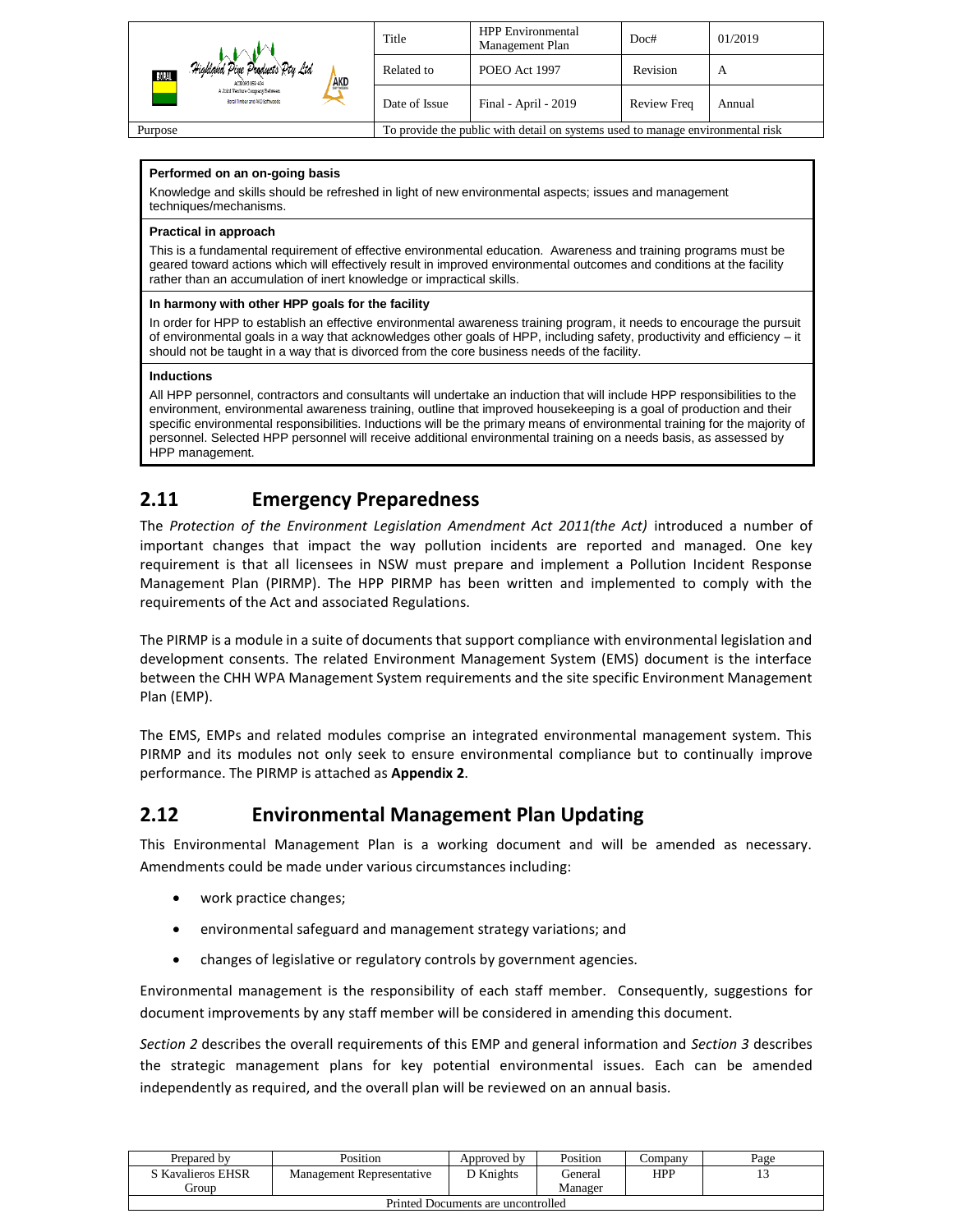|                                                                             | Title                                                                          | <b>HPP</b> Environmental<br>Management Plan | Doc#               | 01/2019 |
|-----------------------------------------------------------------------------|--------------------------------------------------------------------------------|---------------------------------------------|--------------------|---------|
| Highland Pine Products Pty Ltd<br>30 J.A.L<br><b>AKD</b><br>ACK 093 059 404 | Related to                                                                     | POEO Act 1997                               | Revision           | A       |
| A Joint Venture Commany Between<br>Boral Timber and AKD Softwoods           | Date of Issue                                                                  | Final - April - 2019                        | <b>Review Freq</b> | Annual  |
| Purpose                                                                     | To provide the public with detail on systems used to manage environmental risk |                                             |                    |         |

## <span id="page-13-0"></span>**2.13 Implementation**

This EMP will be reviewed as required when operations at the site are materially altered. Any change in this document will be forwarded to the HPP General Manager for review prior to approval and implementation.

# <span id="page-13-1"></span>**3.0 Strategic Management Plans**

Section 3 of the EMP is divided into each aspect of the natural and built environment that may be affected by HPP's operations, including:

- Impacts to water: Surface and ground water. Including recycling water and fire water.
- Impacts to air: Dust; fugitive emissions, point source emissions and noise.
- Traffic Management;
- Waste and Materials Management.

For each of the above aspects, this EMP will:

- 1. identify what activities are potential or actual risks to the environment;
- 2. describe infrastructure that has been installed to mitigate the above risks to the environment; and
- 3. describe the environmental management tasks required to monitor and/or control these risks including appropriate performance indicators, reporting requirements and any corrective action. It will then outline responsibility and frequency of each activity. These environmental management tasks are tabulated so they can be used as a checklist by HPP staff.

## <span id="page-13-2"></span>**3.1 Surface Water**

#### <span id="page-13-3"></span>**Environmental Risks**

The potential and actual risks to surface water as a result of site' activities include:

- contamination due to spills and leaks from site machinery;
- leachate from stockpiles of timber and wood chips; and
- contaminated surface water leaving site and affecting downstream receptors.

#### <span id="page-13-4"></span>**Environmental Management Infrastructure**

To mitigate the above environmental risks, the following infrastructure has been installed:

- bunding around areas where chemicals are regularly used and around refuelling areas;
- spill kits, strategically located across the site;
- oil/water separators;
- sealing of the majority of Site 2 and the Bathurst Timber Treatment Plant
- a diversion drain system across the site to drain surface water from non-operational areas of the site and other parts of the upstream catchment around the HPP operational areas;

| Prepared by                        | Position                  | Approved by | Position | ∠ompanv    | Page |
|------------------------------------|---------------------------|-------------|----------|------------|------|
| S Kavalieros EHSR                  | Management Representative | D Knights   | General  | <b>HPP</b> |      |
| . iroun                            |                           |             | Manager  |            |      |
| Printed Documents are uncontrolled |                           |             |          |            |      |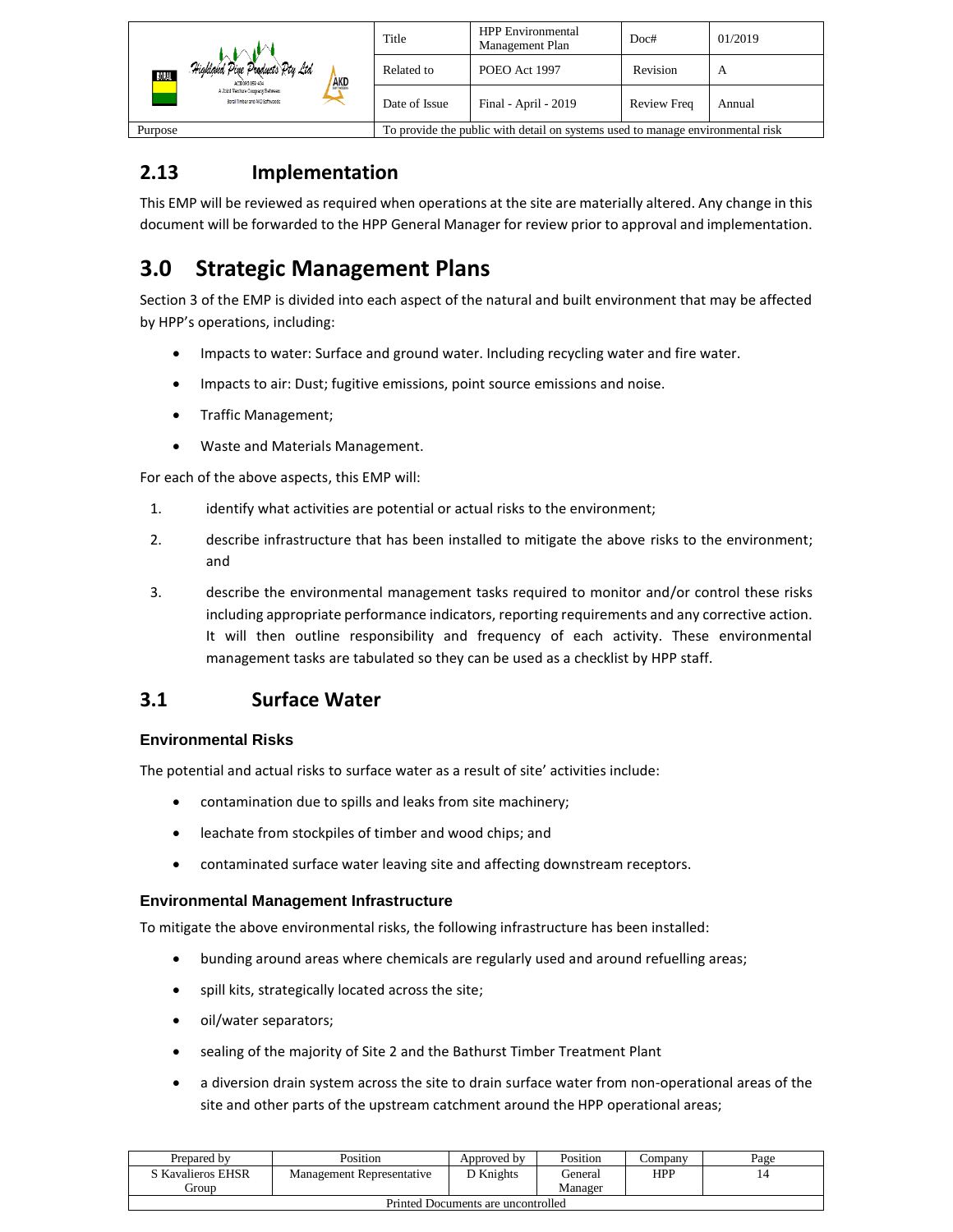| Highland Pine Products Pty Ltd<br><b>RORAL</b><br><b>AKD</b><br>ACN 093 059 404<br>A Joint Venture Company Between<br>Boral Timber and AKD Softwoods | Title         | <b>HPP</b> Environmental<br>Management Plan                                    | Doc#     | 01/2019 |
|------------------------------------------------------------------------------------------------------------------------------------------------------|---------------|--------------------------------------------------------------------------------|----------|---------|
|                                                                                                                                                      | Related to    | POEO Act 1997                                                                  | Revision | A       |
|                                                                                                                                                      | Date of Issue | Final - April - 2019<br><b>Review Freq</b><br>Annual                           |          |         |
| Purpose                                                                                                                                              |               | To provide the public with detail on systems used to manage environmental risk |          |         |

• a series of first flush dams and sedimentation ponds and tanks to capture runoff, allow settlement of solids and increasing on-site detention time and thus reducing flow velocity to downstream creeks and reducing erosion;

#### <span id="page-14-0"></span>**Environmental Management Tasks**

| <b>Environmental Management Task</b>                                                                                                                                                       | <b>Responsibility</b>    | <b>Frequency</b>                                            |
|--------------------------------------------------------------------------------------------------------------------------------------------------------------------------------------------|--------------------------|-------------------------------------------------------------|
| Inspect bunding for damage. Advise the Environmental Manager if damage<br>is observed or water level is near to capacity.                                                                  | Site services<br>manager | Every two<br>weeks or after a<br>significant rain<br>event. |
| Inspect drains and ponds (including diversion drains), water quality and<br>flow rate. Ensure drains are free of sediment, refuse and other<br>obstructions.                               | Site services<br>manager | Monthly                                                     |
| Inspect water quality of the oil/water separators and advise the<br>Environmental Manager if significant amounts of oil present.                                                           | Site services<br>manager | Monthly                                                     |
| Inspect sedimentation ponds and tanks and ensure they have sufficient<br>capacity to hold at least a 1 in 3 month, one hour storm. (less than 50% full)                                    | Site services<br>manager | Monthly                                                     |
| Inspect areas of potential runoff for chemical and oil staining and<br>cleanliness. Advise Environmental Manager of presence of staining or<br>other material.                             | Site services<br>manager | Monthly                                                     |
| Inspect and record water quality in drains and ponds across the site as per<br>the site stormwater management plan. Report any surface oil and very dark<br>colour to Environment Manager. | Site services<br>manager | Every two<br>weeks.                                         |

#### <span id="page-14-1"></span>**Environmental Monitoring Requirements**

| Site #/EPL                 | <b>Pollutant</b>                                                                         | <b>Units</b> | Limit       | <b>Notes</b>                                                    |  |
|----------------------------|------------------------------------------------------------------------------------------|--------------|-------------|-----------------------------------------------------------------|--|
|                            | <b>BOD</b>                                                                               | mg/L         | 20          |                                                                 |  |
| HPP 1/887<br>Surface Water | Oil and Grease                                                                           | mg/L         | 10          | HPP 1 discharge<br>point diverted to land<br>owned by holder of |  |
|                            | pH                                                                                       |              | $6.5 - 8.5$ | EPL 3035. No<br>samples required.                               |  |
|                            | <b>TSS</b>                                                                               | mg/L         | 30          |                                                                 |  |
| HPP 2/11229                | HPP 2 is allowed to discharge surface water untreated to land owned by the holder of EPL |              |             |                                                                 |  |
| Surface Water              | 3035 for treatment and discharge.                                                        |              |             |                                                                 |  |
| Bathurst LOSP/105          | No requirement and site mothballed.                                                      |              |             |                                                                 |  |

## <span id="page-14-2"></span>**3.2 Groundwater**

#### <span id="page-14-3"></span>**Environmental Risks**

The potential and actual risks to groundwater as a result of site' activities include:

- contamination by leachate from stockpiles of timber and wood chips;
- spills of chemicals/agents and leaks from machinery; and
- leachate from contaminated soil and fill.

| Prepared by                        | <b>Position</b>           | Approved by | Position | ∠ompanv | Page |  |
|------------------------------------|---------------------------|-------------|----------|---------|------|--|
| S Kavalieros EHSR                  | Management Representative | ר Knights   | General  | HPP     |      |  |
| . iroun                            |                           |             | Manager  |         |      |  |
| Printed Documents are uncontrolled |                           |             |          |         |      |  |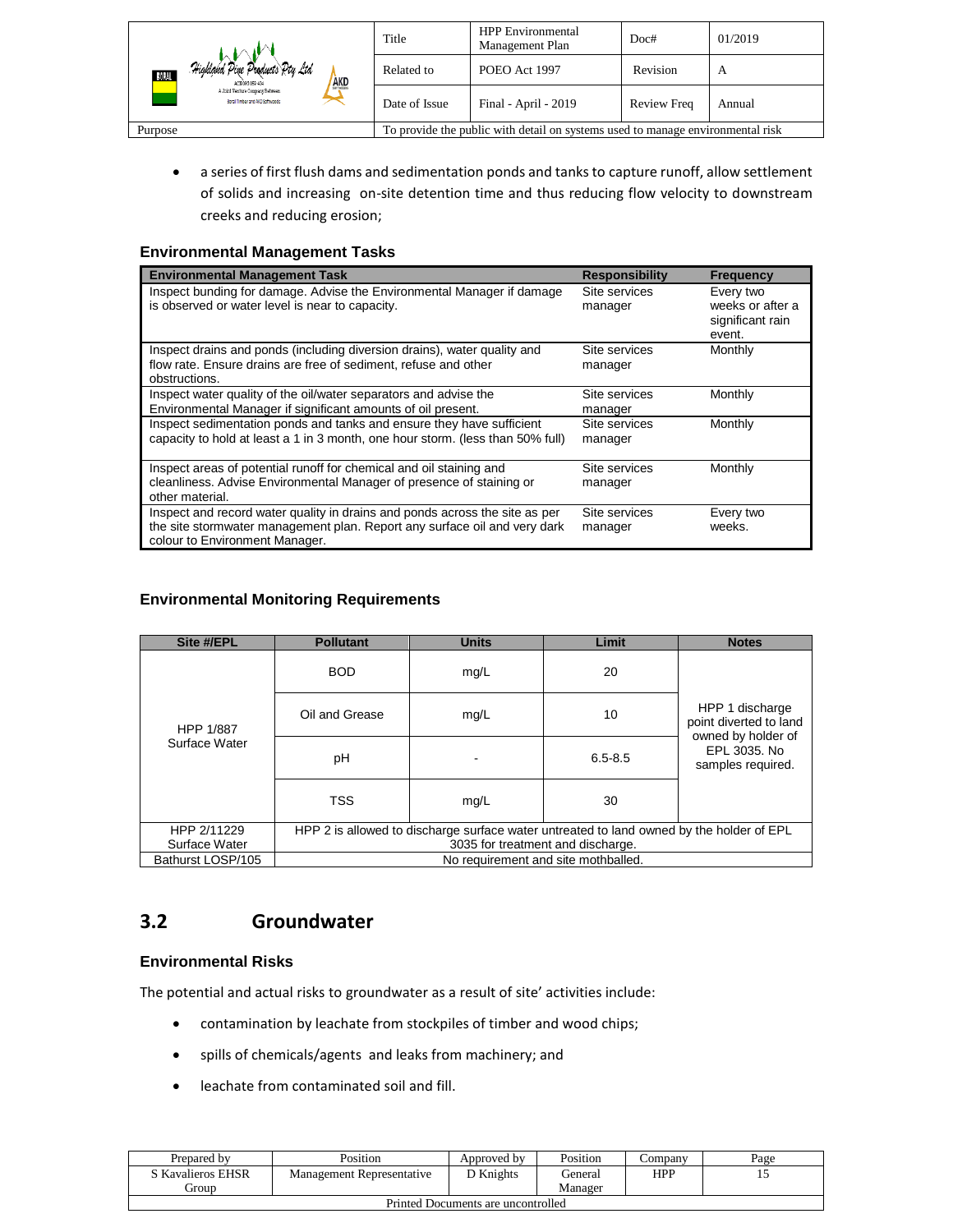| Highland Pine Products Pty Ltd<br>BORAL<br><b>AKD</b><br>ACN 093 059 404<br>A Joint Venture Commany Between<br>Boral Timber and AKD Softwoods | Title         | <b>HPP</b> Environmental<br>Management Plan                                    | Doc#     | 01/2019 |
|-----------------------------------------------------------------------------------------------------------------------------------------------|---------------|--------------------------------------------------------------------------------|----------|---------|
|                                                                                                                                               | Related to    | POEO Act 1997                                                                  | Revision | A       |
|                                                                                                                                               | Date of Issue | Final - April - 2019<br><b>Review Freq</b><br>Annual                           |          |         |
| Purpose                                                                                                                                       |               | To provide the public with detail on systems used to manage environmental risk |          |         |

#### <span id="page-15-0"></span>**Environmental Management Infrastructure**

In order to mitigate the above environmental risks, the following infrastructure has been installed:

- bunding around areas where chemicals are regularly used and around refuelling areas;
- spill kits strategically located across the site;
- oil/water separators;
- sealing of the majority of Site 2, the Bathurst Timber Treatment Plant and some areas of Site 1; and
- installation of an extensive series of groundwater monitoring wells across the HPP business units.

#### **Environmental Management Tasks**

| <b>Environmental Management Task</b>                                                                                                                                                                                                                                                                                              | <b>Responsibility</b>                                         | <b>Frequency</b>   |
|-----------------------------------------------------------------------------------------------------------------------------------------------------------------------------------------------------------------------------------------------------------------------------------------------------------------------------------|---------------------------------------------------------------|--------------------|
| EPL No. 11229 requires measurement of depth, nitrate, biochemical<br>oxygen demand, electrical conductivity, total organic carbon, total<br>dissolved solids and pH for the two groundwater monitoring wells, the<br>results of which are included in the Annual Environmental Licence<br>Compliance Reporting for EPL No. 11229. | Environmental<br>Consultant or<br>delegated<br>representative | <b>Bi-Annually</b> |

#### <span id="page-15-1"></span>**Environmental Monitoring Requirements**

| Site #/EPL  | <b>Pollutant</b> | Units | Limit     | <b>Notes</b>         |
|-------------|------------------|-------|-----------|----------------------|
|             | <b>BOD</b>       |       |           |                      |
|             | Conductivity     |       |           |                      |
| HPP 2/11229 | <b>Nitrate</b>   |       | No limits |                      |
| Groundwater | pН               |       |           | annual return to EPA |
|             | TDS              |       |           |                      |
|             | тос              |       |           |                      |

### <span id="page-15-2"></span>**3.3 Process Water**

Process water such as kiln condensates, boiler blowdown, etc. generated by HPP is discharged to the adjacent Borg waste water treatment plant (WWTP) for treatment. The process enables treatment and recycling of water, greatly reducing the potable water requirement of the MDF site, as well as the volume of wastewater discharged to the Oberon municipal sewer. This operational aspect is formalised through a Shared Service Agreement (SSA) with the Borg Group as owners of the WWTP.

#### **Environmental Risks**

The potential and actual risks to the environment as a result of site activities include:

- process water entering surface water and either causing contamination (including temperature) or increasing surface water flow velocities and causing erosion;
- contamination of or damage to the Oberon municipal sewer systems and treatment plant; and
- water wastage through lack of recycling of process water.

| Prepared by                        | Position                  | Approved by | Position | ∠ompanv    | Page |  |
|------------------------------------|---------------------------|-------------|----------|------------|------|--|
| S Kavalieros EHSR                  | Management Representative | D Knights   | General  | <b>HPP</b> |      |  |
| <b>iroun</b>                       |                           |             | Manager  |            |      |  |
| Printed Documents are uncontrolled |                           |             |          |            |      |  |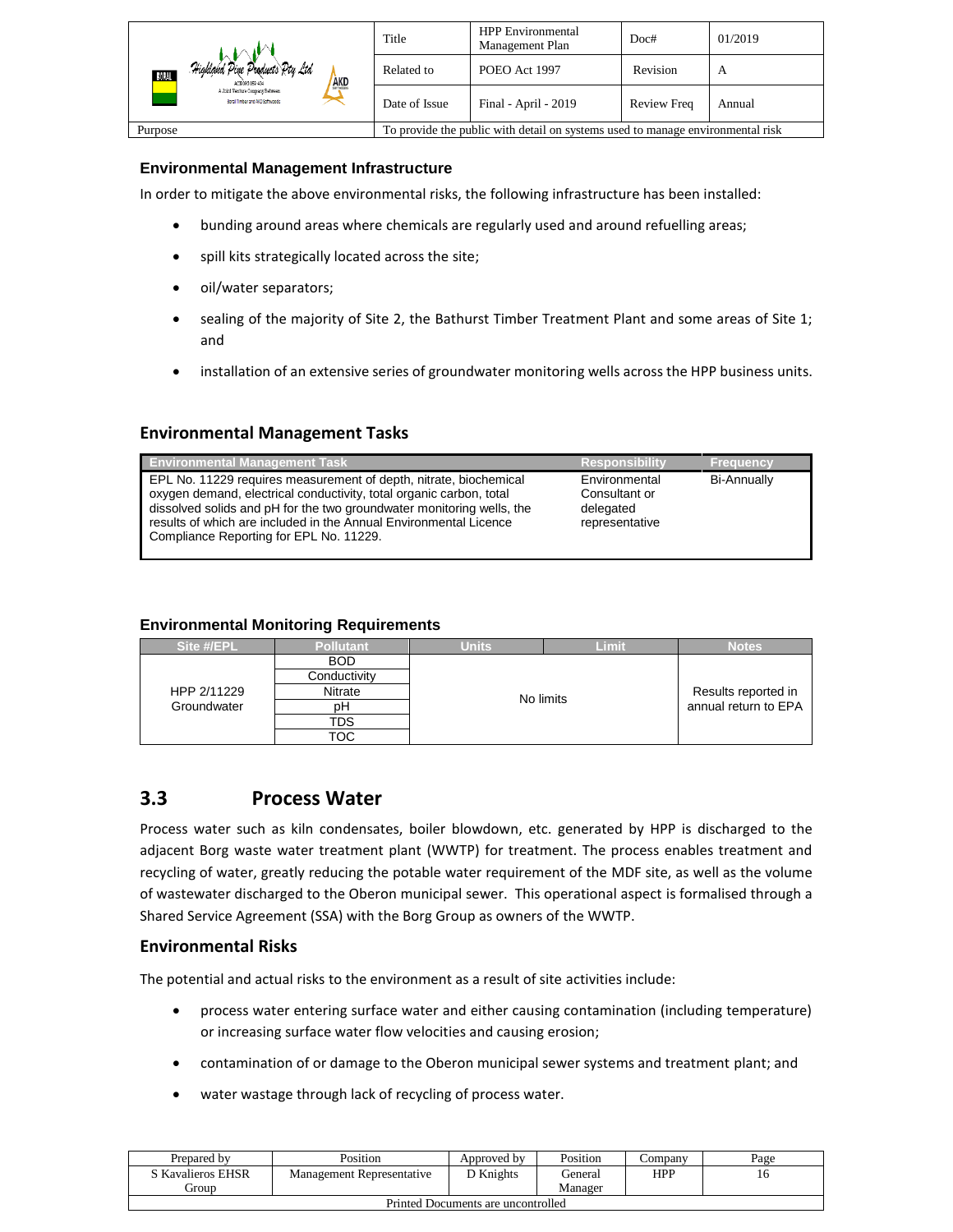| Highland Pine Products Pty Ltd<br>BORAL<br><b>AKD</b><br>ACK 093 059 404<br>A Joint Venture Commany Between<br>Boral Timber and AKD Softwoods | Title         | <b>HPP</b> Environmental<br>Management Plan                                    | Doc#     | 01/2019 |
|-----------------------------------------------------------------------------------------------------------------------------------------------|---------------|--------------------------------------------------------------------------------|----------|---------|
|                                                                                                                                               | Related to    | POEO Act 1997                                                                  | Revision | A       |
|                                                                                                                                               | Date of Issue | Final - April - 2019<br><b>Review Freq</b><br>Annual                           |          |         |
| Purpose                                                                                                                                       |               | To provide the public with detail on systems used to manage environmental risk |          |         |

#### **Environmental Management Infrastructure**

In order to mitigate the above environmental risks, the following infrastructure has been installed:

- waste water treatment plant located at the MDF factory with associated infrastructure;
- bunding around areas where chemicals are regularly used;
- spill kits are strategically located across the site;
- sealing of the majority of Site 2 and some areas of Site 1; and
- a series of first flush dams, gross pollutant traps, sedimentation ponds and tanks that can be used to contained excess or split process water.

#### **Environmental Management Tasks**

| <b>Environmental Management Task</b>                                                                                                                                            | <b>Responsibility</b>                          | <b>Frequency</b> |
|---------------------------------------------------------------------------------------------------------------------------------------------------------------------------------|------------------------------------------------|------------------|
| HPP Waste Water quality will be monitored daily and the HPP Kiln<br>Supervisor notified if the volume received exceeds the agreed daily volume<br>limit or if there is no flow. | WTP Co-ordinator<br>and HPP Kiln<br>supervisor | Daily            |
| HPP daily flows for Process water discharged to the MDF Waste Water<br>Treatment Plant under the SSA are to be recorded daily and reported every<br>three months.               | WTP Co-ordinator                               | Every 3 months   |

## <span id="page-16-0"></span>**3.4 Fire Water**

#### **Environmental Risks**

Contaminated water could be generated in the event of controlling a fire. This contaminated water could potentially damage surface water environmental receptors if allowed to flow off site.

#### **Environmental Management Infrastructure**

In order to mitigate the above environmental risk, penstock gates have been installed along the drainage line from both HPP site 2 and the adjacent Structaflor facility. HPP site 1 surface water discharge is via an easement to the adjacent MDF site, where it can be contained and pumped as required.

#### **Environmental Management Tasks**

| <b>Environmental Management Task</b>                                                                                                                                                                                                                                                                                               | <b>Responsibility</b>    | <b>Frequency</b>                              |
|------------------------------------------------------------------------------------------------------------------------------------------------------------------------------------------------------------------------------------------------------------------------------------------------------------------------------------|--------------------------|-----------------------------------------------|
| Inspect surface water following a fire fighting event to determine if water is<br>able to be discharged to creeks or requires treatment and/or disposal at a<br>appropriately facility. Undertake water sampling and laboratory analysis if<br>required. Water quality must meet surface water requirements prior to<br>discharge. | Environmental<br>Manager | Immediately after<br>a fire fighting<br>event |
| Inspect downstream surface water receptors following a fire fighting event<br>to determine if downstream contamination is present or has occurred.<br>Liaise with EPA and stakeholders as required. The result of the inspection<br>to be included in the annual Environmental Management Report.                                  | Environmental<br>Manager | Immediately after<br>a fire fighting<br>event |

## <span id="page-16-1"></span>**3.5 Dust**

#### **Environmental Risks**

The potential and actual risks to the environment through dust as a result of site activities, include:

• dust generated from roads and uncovered vehicle loads, and

| Prepared by                        | Position                  | Approved by | Position | company | Page |
|------------------------------------|---------------------------|-------------|----------|---------|------|
| S Kavalieros EHSR                  | Management Representative | D Knights   | General  | HPP     |      |
| <b>iroun</b>                       |                           |             | Manager  |         |      |
| Printed Documents are uncontrolled |                           |             |          |         |      |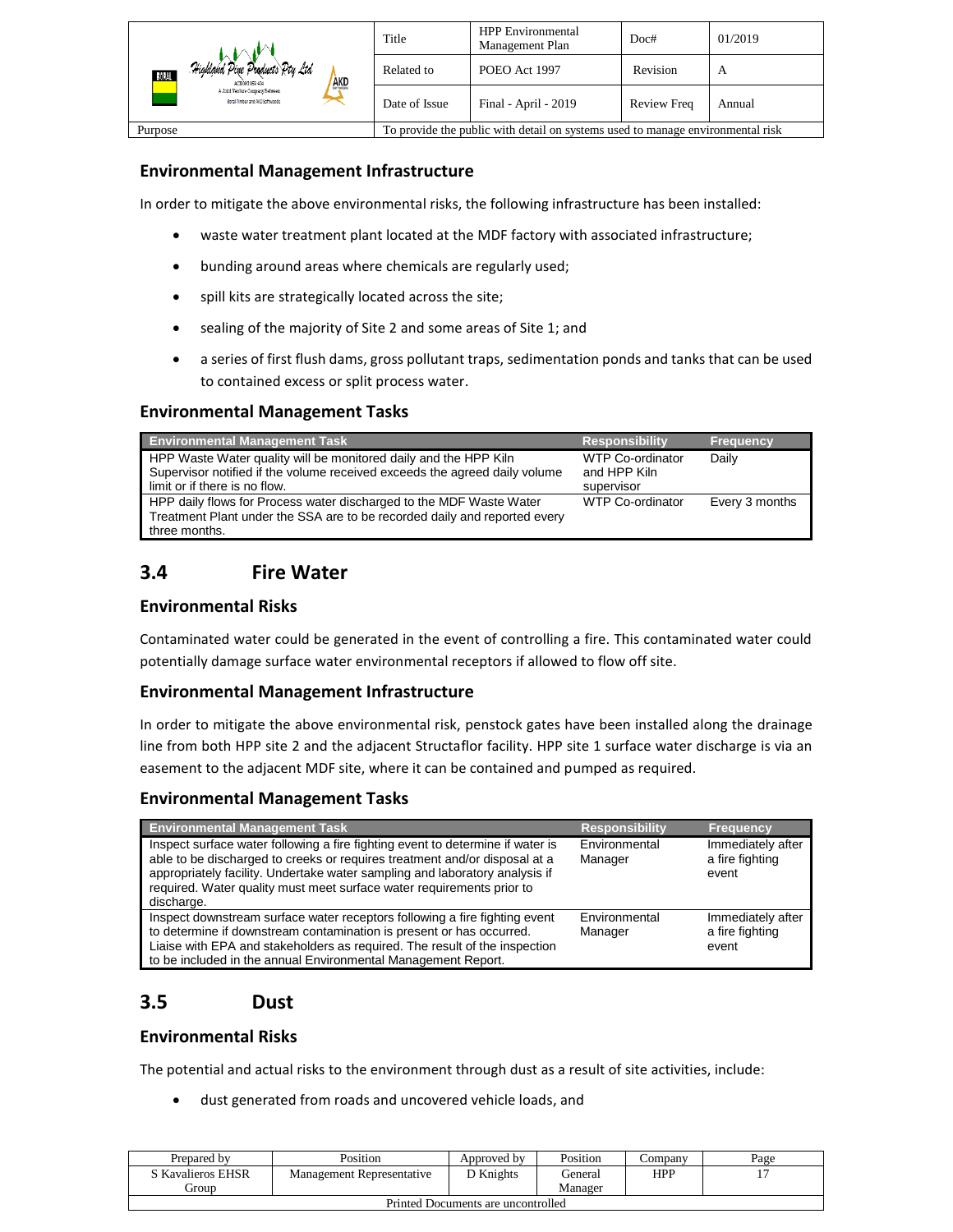| Highland Pine Products Pty Ltd<br>BORAL<br><b>AKD</b><br>ACK 093 059 404 | Title                                                                          | <b>HPP</b> Environmental<br>Management Plan | Doc#               | 01/2019 |
|--------------------------------------------------------------------------|--------------------------------------------------------------------------------|---------------------------------------------|--------------------|---------|
|                                                                          | Related to                                                                     | POEO Act 1997                               | Revision           | A       |
| A Joint Venture Commany Between<br>Boral Timber and AKD Softwoods        | Date of Issue                                                                  | Final - April - 2019                        | <b>Review Freq</b> | Annual  |
| Purpose                                                                  | To provide the public with detail on systems used to manage environmental risk |                                             |                    |         |

• dust generated from the process system, particularly from wood storage.

#### **Environmental Management Infrastructure**

In order to mitigate the above environmental risks, the following infrastructure has been installed:

- sealed trafficable areas;
- buildings/sheds around certain areas of the process system;
- pneumatic transfer system to convey wood by-product generated in the process system for use as boiler fuel;
- bag houses for dust collection from dry milling; and
- dust deposit gauges for on-going dust monitoring

#### **Environmental Management Tasks**

| <b>Environmental Management Task</b>                                                                                                                                                                                                                    | <b>Responsibility</b>                       | <b>Frequency</b> |
|---------------------------------------------------------------------------------------------------------------------------------------------------------------------------------------------------------------------------------------------------------|---------------------------------------------|------------------|
| Undertake sweeping of road surfaces as required.                                                                                                                                                                                                        | Site services<br>manager                    | As required      |
| Ensure truck loads are covered at all times, except during loading and<br>unloading.                                                                                                                                                                    | Site services<br>manager                    | As required      |
| Inspect and collect dust deposit samples from dust deposit gauges located<br>at three locations off site.                                                                                                                                               | Environmental<br>Consultant or<br>delegated | Monthly          |
| Laboratory analysis of the monthly dust deposit samples for:<br>insoluble matter;<br>٠<br>ash;<br>combustible matter;<br>total solids; and<br>soluble matter.                                                                                           | representative                              |                  |
| The laboratory results should not exceed the following:<br>annual average of monthly insoluble matter deposits of 4<br>٠<br>$g/m^2$ /month; and<br>monthly maximum insoluble matter deposits of 8 $g/m^2$ /month.<br>as per the current EPA Guidelines. |                                             |                  |
| Any exceedance or complaints relating to dust discharge will be reported in<br>the annual return. The laboratory results must be reported in the Annual<br>Environmental Licence Compliance Reporting for EPL No. 11229.                                |                                             |                  |

## <span id="page-17-0"></span>**3.6 Air Emissions**

#### **Environmental Risks**

The potential and actual risks to the environment through air emissions as a result of site activities, include:

- smoke (predominately a mixture of carbon monoxide, carbon dioxide, nitrogen oxides and suspended particulates) emitted through the exhausts stacks from the boiler; and
- exhaust fumes from site vehicles and machinery.

| Prepared by                        | Position                  | Approved by | Position | ∠ompanv | Page |  |
|------------------------------------|---------------------------|-------------|----------|---------|------|--|
| S Kavalieros EHSR                  | Management Representative | ר Knights   | General  | HPP     | 18   |  |
| . iroun                            |                           |             | Manager  |         |      |  |
| Printed Documents are uncontrolled |                           |             |          |         |      |  |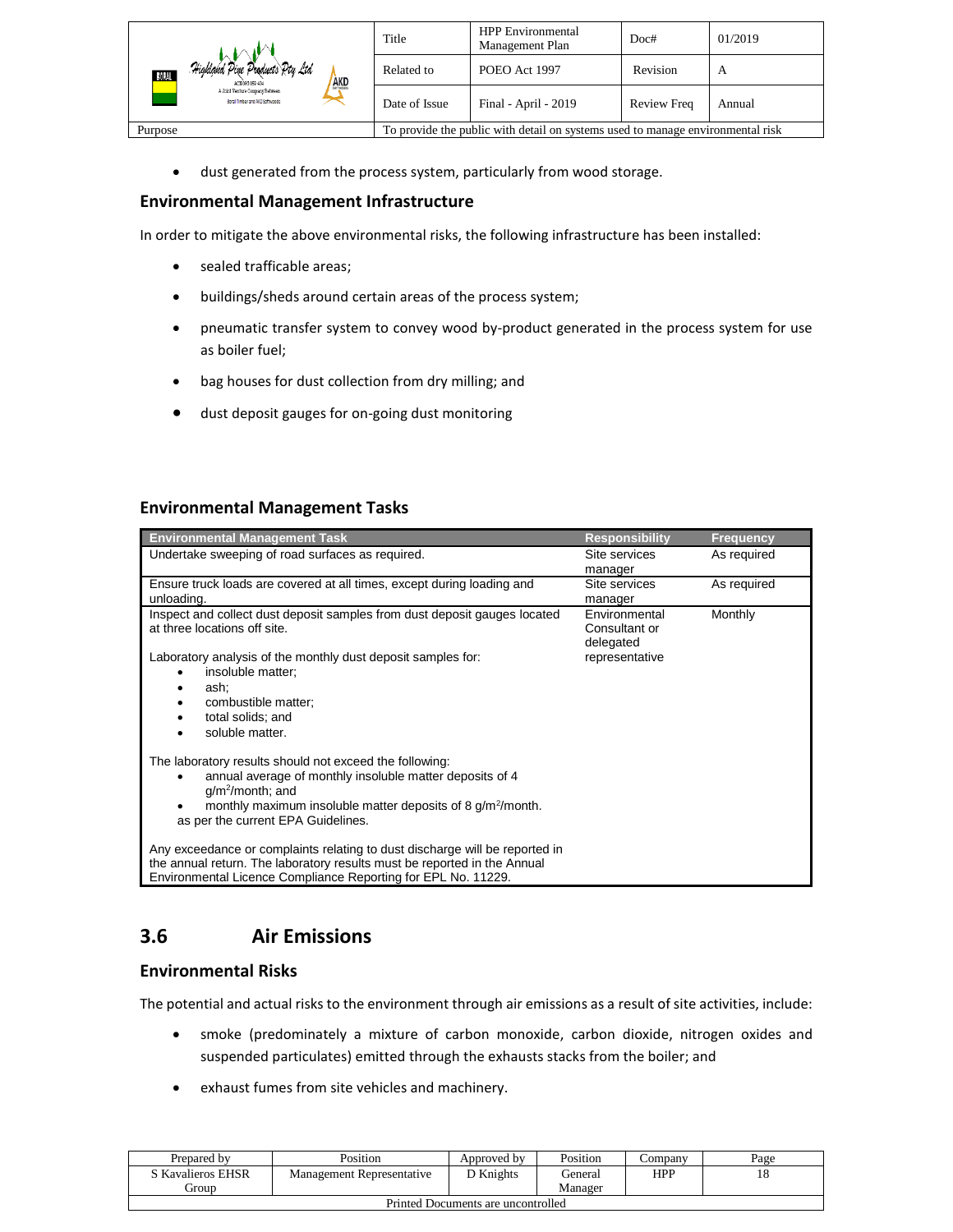|                                                                          | Title                                                                          | <b>HPP</b> Environmental<br>Management Plan | Doc#               | 01/2019 |
|--------------------------------------------------------------------------|--------------------------------------------------------------------------------|---------------------------------------------|--------------------|---------|
| Highland Pine Products Pty Ltd<br>BORAL<br><b>AKD</b><br>ACN 093 059 404 | Related to                                                                     | POEO Act 1997                               | Revision           | A       |
| A Joint Venture Commany Between<br>Boral Timber and AKD Softwoods        | Date of Issue                                                                  | Final - April - 2019                        | <b>Review Freq</b> | Annual  |
| Purpose                                                                  | To provide the public with detail on systems used to manage environmental risk |                                             |                    |         |

#### **Environmental Management Infrastructure**

In order to mitigate the above environmental risks, the following infrastructure has been installed:

- cyclonic flow system with inbuilt reticulation on boiler stacks.
- buildings/sheds around areas of the process system where possible;
- automated loggers of on-line opacity on exhaust stacks; and
- 24 hour 7 days a week community liaison telephone line for any community complaints or concerns.

#### **Environmental Management Tasks**

| <b>Environmental Management Task</b>                                          | <b>Responsibility</b> | <b>Frequency</b> |
|-------------------------------------------------------------------------------|-----------------------|------------------|
| The Site services manager will visually check air emissions during daily      | Site services         | Daily            |
| outdoor inspections and undertake appropriate action as required.             | manager               |                  |
| Continuous in-stack monitoring and recording of opacity of stack gases in     | Site services         | Continuous       |
| accordance with sampling method CEM-1 in order to monitor smoke               | Manager or            | (automated)      |
| emissions at HPP Site 2 sawmill heat plant stack. The opacity not to          | delegated             |                  |
| exceed 20% (equivalent to Ringlemann 1), except for up to 10 minutes in       | representative        |                  |
| any 8 hour period for lighting a boiler and blowing soot from a boiler        |                       |                  |
| Air quality monitoring at the HPP Site 2 sawmill heat plant stack in          | Environmental         | Yearly           |
| accordance with the appropriate test method outlined in the Clean Air         | Consultant or         |                  |
| (Plant and Equipment) Regulation 1997, for analysis of:                       | delegated             |                  |
| carbon dioxide using Test Method 24;                                          | representative        |                  |
| carbon monoxide using Other Approved Method 1;                                |                       |                  |
| dry gas density using Test Method 23;                                         |                       |                  |
| moisture using Test Method 22;                                                |                       |                  |
| nitrogen oxides using Test Method 11;                                         |                       |                  |
|                                                                               |                       |                  |
| temperature using Test Method 2:                                              |                       |                  |
| total solid particles using Test Method15;                                    |                       |                  |
| velocity using Test Method 2; and                                             |                       |                  |
| volumetric flow rate using Test Method 2.                                     |                       |                  |
| The air quality results are not to exceed the statutory requirements. The air |                       |                  |
| quality results to be reported in the annual Environmental Licence            |                       |                  |
| Compliance Reporting for EPL No. 11229.                                       |                       |                  |

## <span id="page-18-0"></span>**3.7 Noise**

#### **Environmental Risks**

The potential and actual risks to the environment through excessive noise as a result of site activities, include:

• Disruption to the community due to noise generated generally from site vehicles and machinery.

#### <span id="page-18-1"></span>**Environmental Management Infrastructure**

In order to mitigate the above environmental risks, the following infrastructure has been installed:

- buildings, shed and other surrounds enclosing noisier parts of the process system, particularly the saws, planers and chippers;
- noise barriers and walls surround the majority of the complex to minimise the noise from noise emitters that can not be enclosed, particularly the log yard;

| Prepared by                        | Position                         | Approved by | Position | ∠ompanv    | Page |
|------------------------------------|----------------------------------|-------------|----------|------------|------|
| S Kavalieros EHSR                  | <b>Management Representative</b> | D Knights   | General  | <b>HPP</b> | ۱C   |
| . iroun                            |                                  |             | Manager  |            |      |
| Printed Documents are uncontrolled |                                  |             |          |            |      |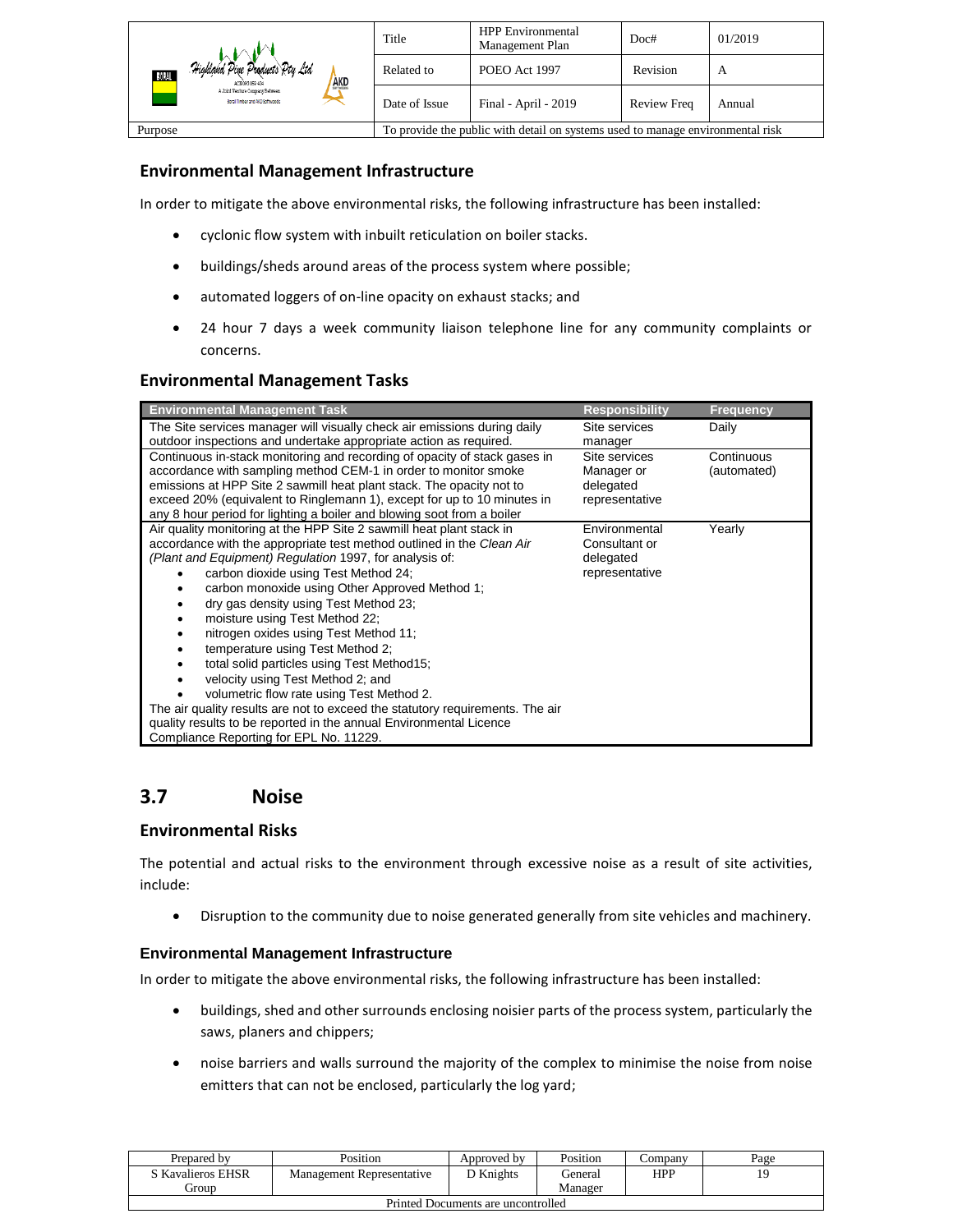| Highland Pine Products Pty Ltd<br>30 J.A.<br><b>AKD</b><br>ACN 093 059 404 | Title         | <b>HPP</b> Environmental<br>Management Plan                                    | Doc#               | 01/2019 |
|----------------------------------------------------------------------------|---------------|--------------------------------------------------------------------------------|--------------------|---------|
|                                                                            | Related to    | POEO Act 1997                                                                  | Revision           | A       |
| A Joint Venture Company Between<br>Boral Timber and AKD Softwoods          | Date of Issue | Final - April - 2019                                                           | <b>Review Freq</b> | Annual  |
| Purpose                                                                    |               | To provide the public with detail on systems used to manage environmental risk |                    |         |

- buffer land around the site to increase the distance from the facility to the nearest community receptor; and
- 24 hour 7 days a week community liaison telephone line for any community complaints or concerns.

#### <span id="page-19-0"></span>**Environmental Management Tasks**

| <b>Environmental Management Task</b>                                                                                                                                                                                                                                                                                                                                                                                     | <b>Responsibility</b>                                         | <b>Frequency</b> |
|--------------------------------------------------------------------------------------------------------------------------------------------------------------------------------------------------------------------------------------------------------------------------------------------------------------------------------------------------------------------------------------------------------------------------|---------------------------------------------------------------|------------------|
| Noise monitoring to be conducted at the nearest or most affect residential<br>premises within Oberon, adjacent to the Oberon industrial area, and within<br>the Oberon industrial during the day, evening and night time hours. The<br>noise monitoring to measure the $L_{A10(15 \text{ MINUTE})}$ , which is the sound pressure<br>level that is exceeded for 10% of the time when measured over a 15 minute<br>period | Environmental<br>Consultant or<br>delegated<br>representative | Yearly           |

#### <span id="page-19-1"></span>**Noise Limits**

|                  |                                                                                                                                 |                       | $LA_{10(15 minute)}$ Noise Level (dBA) |                                  |
|------------------|---------------------------------------------------------------------------------------------------------------------------------|-----------------------|----------------------------------------|----------------------------------|
|                  | Location                                                                                                                        | Day ( $7am -$<br>6pm) | Evening<br>(6pm-<br>10pm)              | <b>All Other</b><br><b>Times</b> |
| <b>EPL 11229</b> | Oorong or any other noise sensitive location (such<br>as residence/school) along Herbourne or West<br>Cunynghame Street, Oberon | 55                    | 50                                     | 50                               |
|                  |                                                                                                                                 |                       |                                        |                                  |
|                  | Residential areas within Oberon                                                                                                 | 46                    | 41                                     | 36                               |
| DA 403-11-00     | Residential areas adjacent to industrial areas or<br>main roads                                                                 | 51                    | 46                                     | 41                               |
|                  | Residences within industrial areas                                                                                              | 56                    | 51                                     | 46                               |
|                  |                                                                                                                                 |                       |                                        |                                  |

#### <span id="page-19-2"></span>**Environmental Noise Monitoring Locations and Monitoring Frequency**

| Location                 | <b>EPL &amp; DA Time</b><br><b>Block Description</b> | DA 403-11-00 Limit<br>(Ave. LA10 (dBA) | <b>EPL 11229 Limit</b><br>(Ave. LA10 (dBA)) | <b>Frequency</b> |
|--------------------------|------------------------------------------------------|----------------------------------------|---------------------------------------------|------------------|
|                          | Dav                                                  | 51                                     | 55                                          | Annually         |
|                          | Evening                                              | 46                                     | 50                                          | Annually         |
| Oorong                   | All other                                            | 41                                     | 50                                          | Annually         |
|                          |                                                      |                                        |                                             | Annually         |
|                          | Dav                                                  | 51                                     | 55                                          | Annually         |
| 6 Herborn St             | Evening                                              | 46                                     | 50                                          | Annually         |
|                          | All other                                            | 41                                     | 50                                          | Annually         |
| 26 West<br>Cunynghame St | Dav                                                  | 51                                     | 55                                          | Annually         |
|                          | Evening                                              | 46                                     | 50                                          | Annually         |
|                          | All other                                            | 41                                     | 50                                          | Annually         |

## <span id="page-19-3"></span>**3.8 Rehabilitation and Landscaping**

#### **Environmental Risks**

The potential and actual risks to the environment through lack of effective rehabilitation and landscaping, include:

• emission of dust from poor vegetation cover;

| Prepared by                        | Position                  | Approved by      | Position | Company | Page |  |
|------------------------------------|---------------------------|------------------|----------|---------|------|--|
| S Kavalieros EHSR                  | Management Representative | <b>D</b> Knights | General  | HPP     | 20   |  |
| <b>iroup</b>                       |                           |                  | Manager  |         |      |  |
| Printed Documents are uncontrolled |                           |                  |          |         |      |  |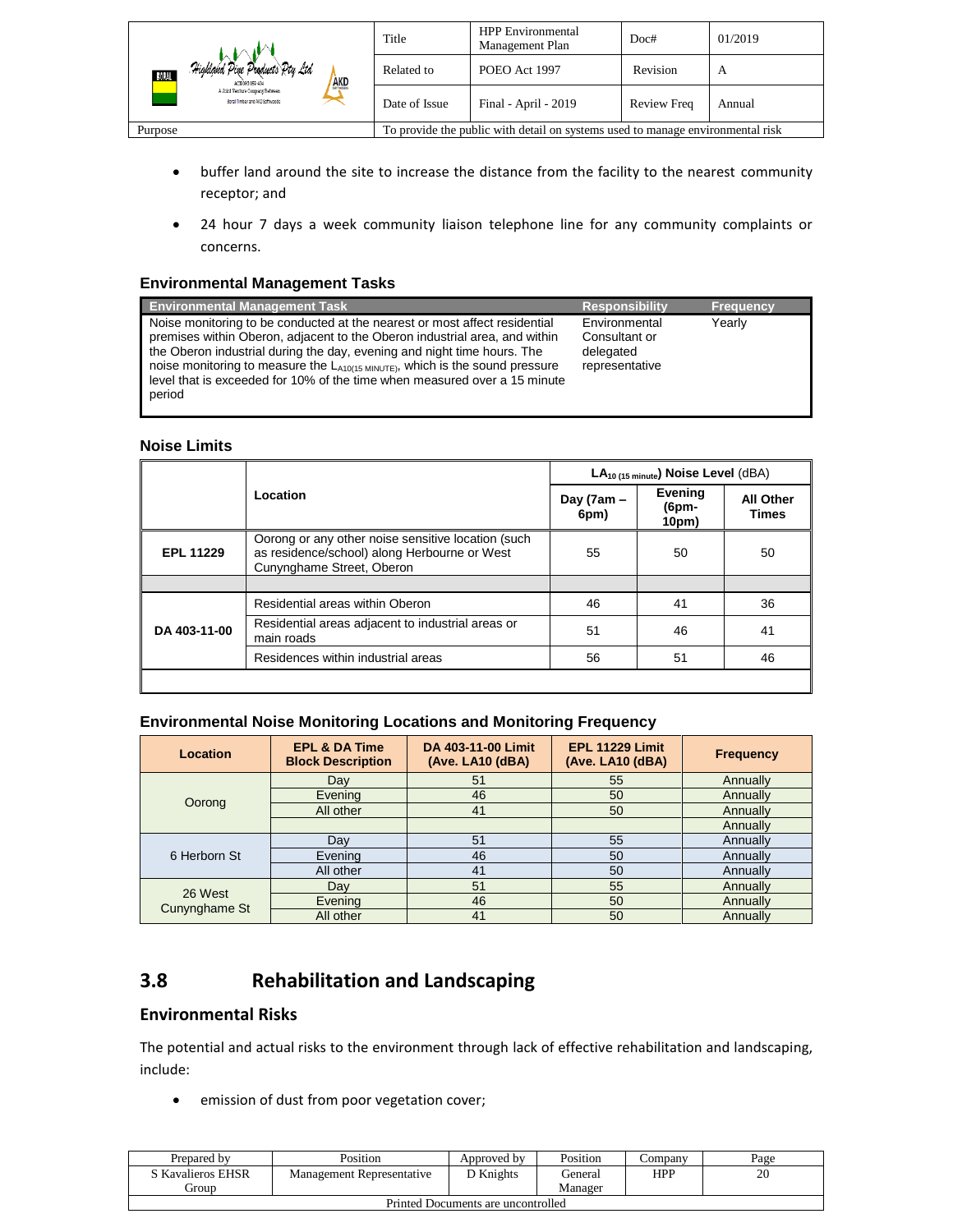|                                                                          | Title                                                                          | <b>HPP</b> Environmental<br>Management Plan          | Doc#     | 01/2019 |
|--------------------------------------------------------------------------|--------------------------------------------------------------------------------|------------------------------------------------------|----------|---------|
| Highland Pine Products Pty Ltd<br>BORAL<br><b>AKD</b><br>ACK 093 059 404 | Related to                                                                     | POEO Act 1997                                        | Revision | A       |
| A Joint Venture Commany Between<br>Boral Timber and AKD Softwoods        | Date of Issue                                                                  | Final - April - 2019<br><b>Review Freq</b><br>Annual |          |         |
| Purpose                                                                  | To provide the public with detail on systems used to manage environmental risk |                                                      |          |         |

- spread of noxious weeds;
- reduction of natural habitats; and
- reduction in the aesthetics surrounding the site.

#### **Environmental Management Infrastructure**

In order to mitigate the above environmental risks, the following landscaping has been undertaken:

- all suitable areas to be vegetated and landscaped; and
- where suitable, rows of trees and shrubs to be maintained around the perimeter of the site.

#### **Environmental Management Tasks**

| <b>Environmental Management Task</b>                                                                                      | <b>Responsibility</b> | <b>Frequency</b> |
|---------------------------------------------------------------------------------------------------------------------------|-----------------------|------------------|
| Under take watering, mowing, pruning and general maintenance of<br>vegetation and landscaping across the site.            | Ground Staff          | As required      |
| Revegetate and/or landscape areas of the site which have been disturbed<br>as soon as possible after works are completed. | Ground Staff          | As reauired      |

## <span id="page-20-0"></span>**3.9 Traffic Management**

#### **Environmental Risks**

The potential and actual risks to the environment through traffic associate with the site, include:

- emissions of dust from unsealed roads and uncovered truck loads;
- emissions of exhaust fumes from vehicle exhausts; and
- disruption to residents from traffic movements.

#### **Environmental Management Infrastructure**

In order to mitigate the above environmental risks, the following infrastructure has been installed:

- sealing of trafficable areas;
- streamlined traffic management system across the site to minimise traffic congestion particularly from loading and unloading of trucks;
- weigh stations and named entrances to site;
- establishment of Oberon Bypass Roads to ensure trucks don't travel through centre of the township of Oberon; and
- 24 hour 7 days a week community liaison telephone line for any community complaints or concerns.

| Prepared by                        | Position                  | Approved by | Position | ∠ompanv    | Page |  |
|------------------------------------|---------------------------|-------------|----------|------------|------|--|
| S Kavalieros EHSR                  | Management Representative | ת Knights   | General  | <b>HPP</b> | - -  |  |
| Group                              |                           |             | Manager  |            |      |  |
| Printed Documents are uncontrolled |                           |             |          |            |      |  |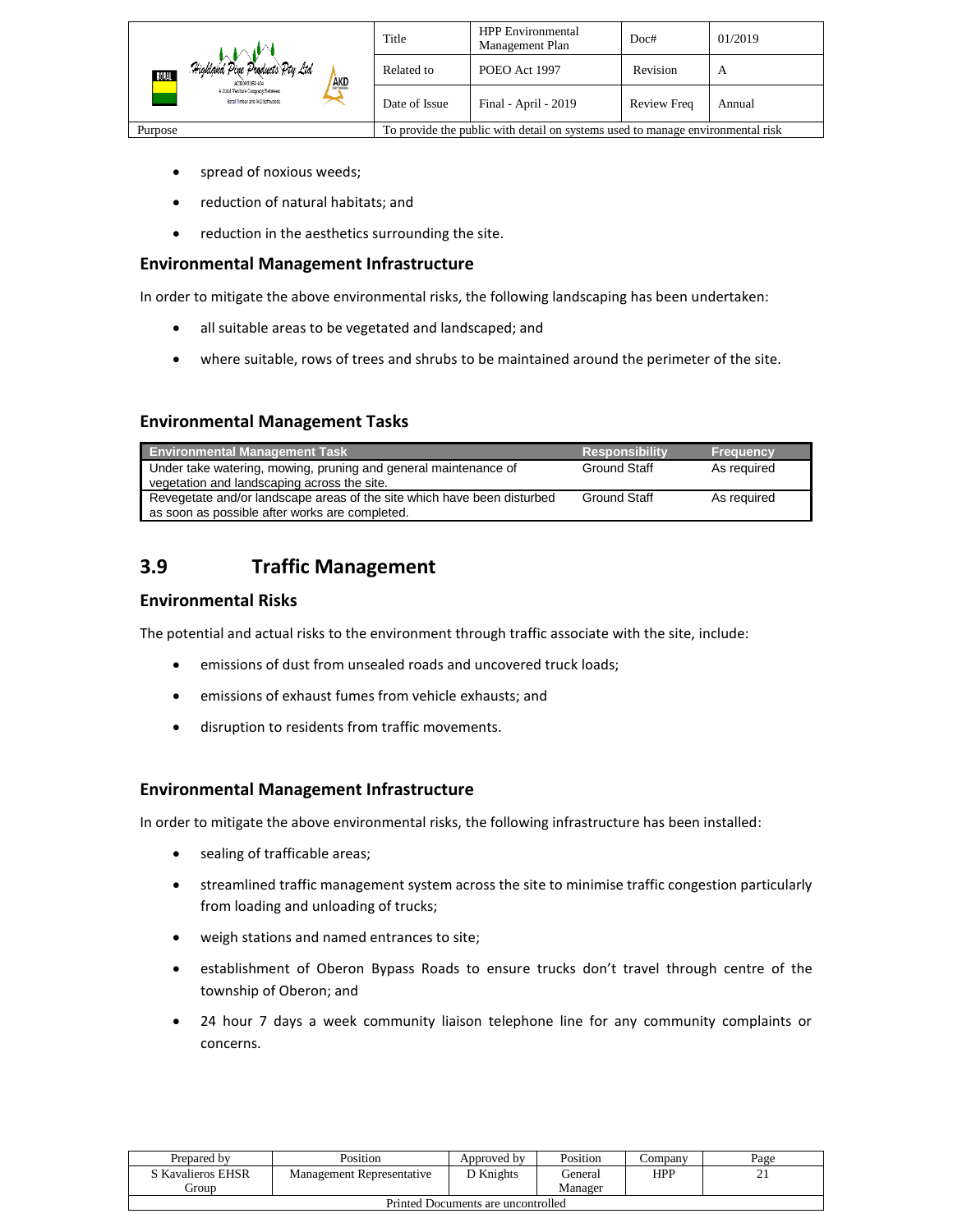|                                                                           | Title                                                                          | <b>HPP</b> Environmental<br>Management Plan          | Doc#     | 01/2019 |  |
|---------------------------------------------------------------------------|--------------------------------------------------------------------------------|------------------------------------------------------|----------|---------|--|
| Highland Pine Products Pty Ltd<br>BORAL<br><b>AKD</b><br>ACTI DRS CER 404 | Related to                                                                     | POEO Act 1997                                        | Revision | A       |  |
| A Joint Venture Consums Between<br>Boral Timber and AKD Softwoods         | Date of Issue                                                                  | Final - April - 2019<br><b>Review Freq</b><br>Annual |          |         |  |
| Purpose                                                                   | To provide the public with detail on systems used to manage environmental risk |                                                      |          |         |  |

#### **Environmental Management Tasks**

| <b>Environmental Management Task</b>                                                                                                                                                | <b>Responsibility</b>                                             | <b>Frequency</b> |
|-------------------------------------------------------------------------------------------------------------------------------------------------------------------------------------|-------------------------------------------------------------------|------------------|
| Ensure truck loads are covered at all times, except during loading and<br>unloading.                                                                                                | <b>Site Services</b><br>Manager or<br>delegated<br>representative | As required      |
| Personnel operating traffic control gates and weigh bridges to record<br>vehicle movements, load quantities and source/destinations of all trucks<br>entering and leaving the site. | <b>Site Gate Security</b>                                         | As required      |

## <span id="page-21-0"></span>**3.10 Waste and Materials Management**

#### **Environmental Risks**

The potential and actual risks to the environment through waste and materials used and generate at the site, include:

- inappropriate storage or transportation of waste and materials, including chemicals leaking or spilling and contaminating environmental receptors such as surface and groundwater.
- inappropriate use of materials including chemicals resulting in contaminating environmental receptors such as surface and groundwater
- inappropriate disposal of waste and materials contaminating environmental receptors such as surface and groundwater and
- overuse of primary resources due to a lack of recycling and/or reusing waste and materials;

#### **Environmental Management Infrastructure**

In order to mitigate the above environmental risks, the following infrastructure has been installed:

- hard stands and bunded areas for the storage of dangerous wastes and materials;
- appropriate storage and handling vessels for dangerous waste and materials in accordance with manufacturers specifications and SDS; and
- waste storage areas so process by-products can be used as fuel in heat generation or sold to landscaping supply processors.

#### **Environmental Management Tasks**

| <b>Environmental Management Task</b>                                                                                                                                                           | <b>Responsibility</b>                              | <b>Frequency</b> |
|------------------------------------------------------------------------------------------------------------------------------------------------------------------------------------------------|----------------------------------------------------|------------------|
| Personnel operating traffic control gates and weigh bridges to record<br>material and waste movements, load quantities and source/destinations of<br>all trucks entering and leaving the site. | Site Gate Security                                 | As required      |
| Inspection of the storage of materials and containment infrastructure<br>focusing on identified dangerous chemicals. Undertake corrective action as<br>required.                               | <b>Site Services</b><br>Manager                    | Monthly          |
| Ensure handling, storage and use of materials and waste in accordance<br>with manufacturers specifications and MSDS.                                                                           | Area Leader                                        | Daily            |
| The Site services Manager in junction with the Production Team and Area<br>Managers to review waste generation, disposal and reuse for the site.                                               | Site services<br>Manager,<br>Production<br>manager | Yearly           |

| Prepared by                        | Position                  | Approved by | Position | :ompany | Page        |  |  |
|------------------------------------|---------------------------|-------------|----------|---------|-------------|--|--|
| S Kavalieros EHSR                  | Management Representative | D Knights   | General  | HPP     | $\sim$<br>∸ |  |  |
| eroup                              |                           |             | Manager  |         |             |  |  |
| Printed Documents are uncontrolled |                           |             |          |         |             |  |  |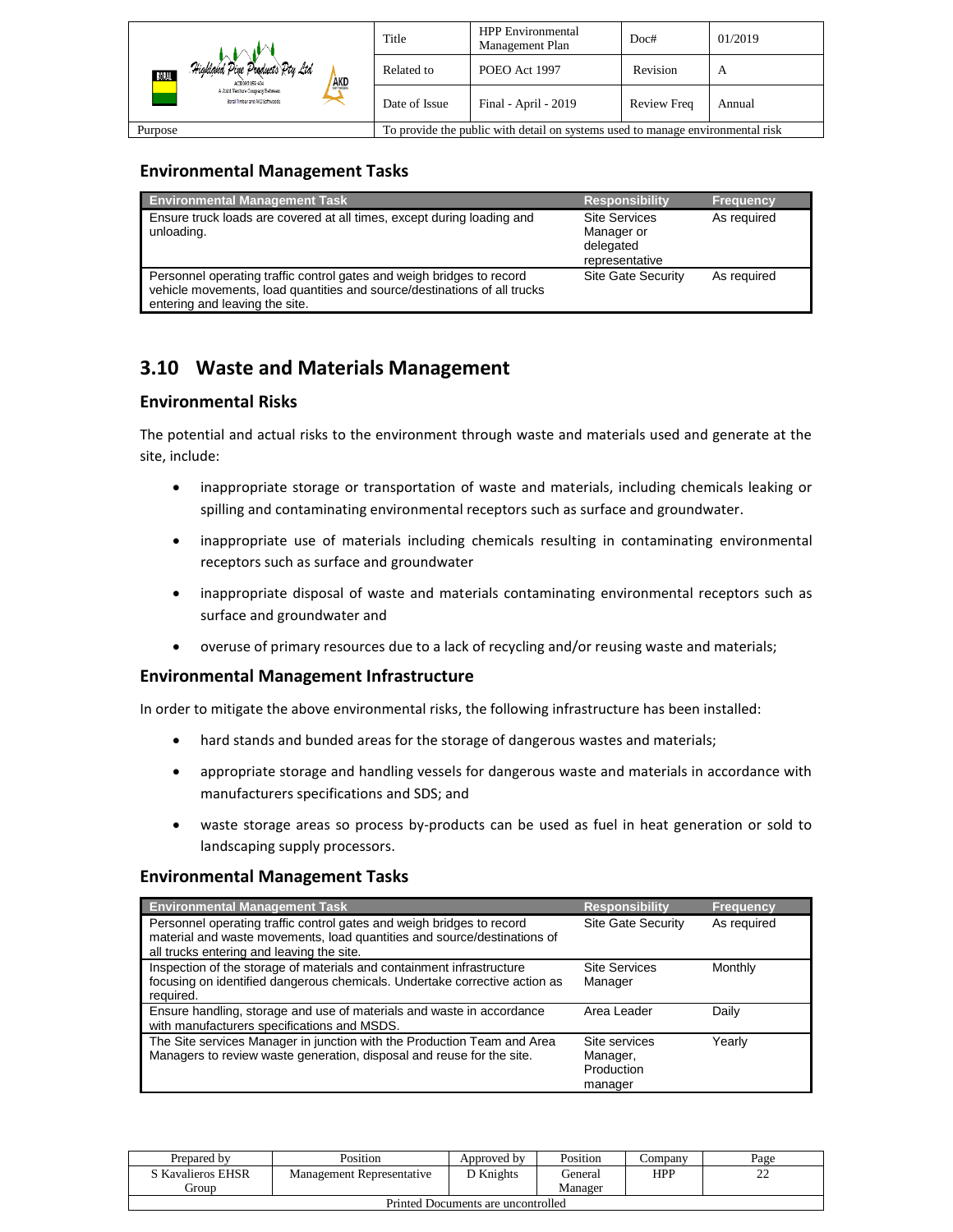|                                                                          | Title                                                                          | <b>HPP</b> Environmental<br>Management Plan | Doc#        | 01/2019 |
|--------------------------------------------------------------------------|--------------------------------------------------------------------------------|---------------------------------------------|-------------|---------|
| Highland Pine Products Pty Ltd<br>BORAL<br><b>AKD</b><br>ACK 093 059 404 | Related to                                                                     | POEO Act 1997                               | Revision    | A       |
| A Joint Venture Commany Between<br>Boral Timber and AKD Softwoods        | Date of Issue                                                                  | Final - April - 2019                        | Review Freq | Annual  |
| Purpose                                                                  | To provide the public with detail on systems used to manage environmental risk |                                             |             |         |

## <span id="page-22-0"></span>**4.0 References**

- *ANZECC, Australian and New Zealand Guidelines for Fresh and Marine Water Quality (2000).*
- *Clean Air Act 1971 (NSW).*
- *Clean Air (Plant and Equipment) Regulation 1997.*
- *National Environmental Protection Council, National Environmental Protection (Assessment of Site Contamination) Measure (1999).*
- *NSW EPA, Approved Methods for the Modelling and Assessment of Air Pollutants in New South Wales (2001).*
- *NSW EPA, Approved methods for the sampling and analysis of air pollutants in New South Wales (2001).*
- *NSW EPA, Environmental Guidelines: Assessment, Classification and Management of Liquid and Non-liquid Wastes (1999).*
- *NSW EPA, Guidelines for Assessing Service Station Sites (1994).*
- *NSW EPA, Guidelines for NSW Site Auditor Scheme (1998).*
- *Standards Australia, Australian Standard 1055 – 1997, Acoustics – Description and measurement of environmental noise (1997).*
- *Standards Australia, Australian Standard 4323 – 1995, Stationary source emissions (1995).*

| Prepared by                        | Position                  | Approved by | Position | ∠ompanv | Page                |  |
|------------------------------------|---------------------------|-------------|----------|---------|---------------------|--|
| S Kavalieros EHSR                  | Management Representative | D Knights   | General  | HPP     | $\mathcal{L}$<br>23 |  |
| . iroup                            |                           |             | Manager  |         |                     |  |
| Printed Documents are uncontrolled |                           |             |          |         |                     |  |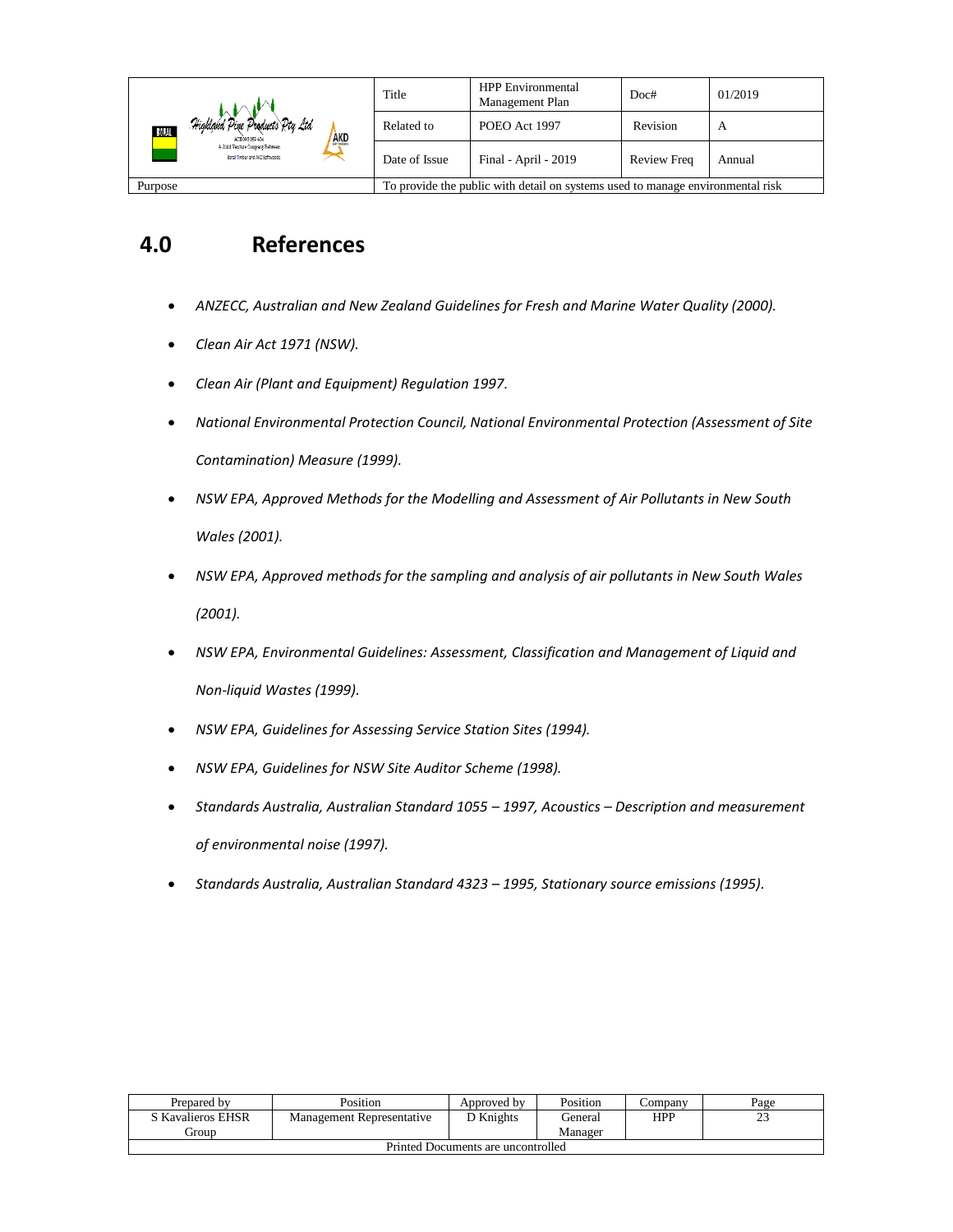|                                                                           | Title                                                                          | <b>HPP</b> Environmental<br>Management Plan | Doc#        | 01/2019 |
|---------------------------------------------------------------------------|--------------------------------------------------------------------------------|---------------------------------------------|-------------|---------|
| Highland Pine Products Pty Ltd.<br>BORAL<br><b>AKD</b><br>ACK 093 059 404 | Related to                                                                     | POEO Act 1997                               | Revision    | A       |
| A Joint Venture Company Between<br>Boral Timber and AKD Softwoods         | Date of Issue                                                                  | Final - April - 2019                        | Review Freq | Annual  |
| Purpose                                                                   | To provide the public with detail on systems used to manage environmental risk |                                             |             |         |

# **Figures**

| Prepared by                        | Position                  | Approved by | Position | ∠ompanv    | Page |  |
|------------------------------------|---------------------------|-------------|----------|------------|------|--|
| S Kavalieros EHSR                  | Management Representative | D Knights   | General  | <b>HPP</b> | 24   |  |
| l iroun.                           |                           |             | Manager  |            |      |  |
| Printed Documents are uncontrolled |                           |             |          |            |      |  |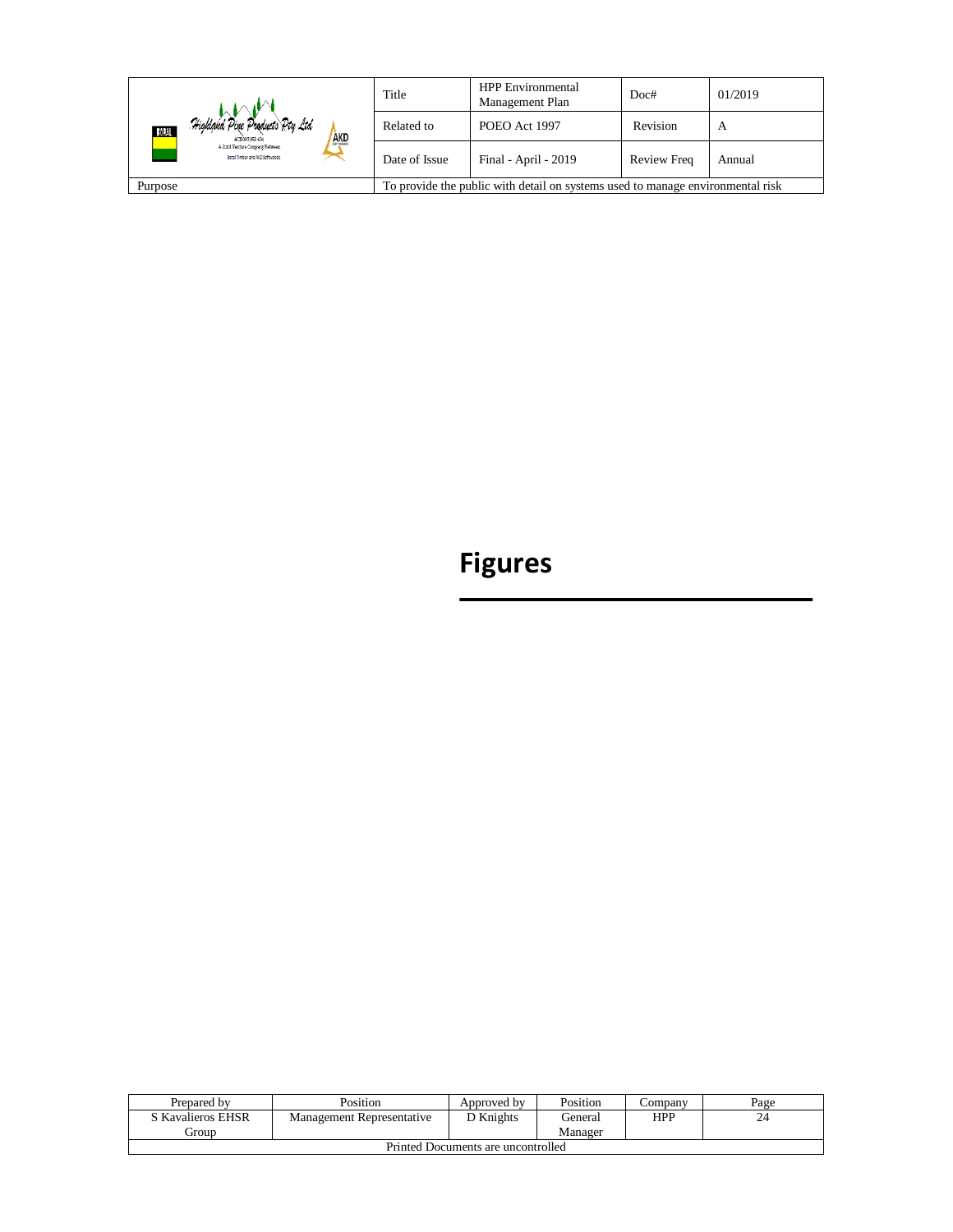|                                                                           | Title                                                                          | <b>HPP</b> Environmental<br>Management Plan | Doc#        | 01/2019 |
|---------------------------------------------------------------------------|--------------------------------------------------------------------------------|---------------------------------------------|-------------|---------|
| Highland Pine Products Pty Ltd.<br>BORAL<br><b>AKD</b><br>ACK 093 059 404 | Related to                                                                     | POEO Act 1997                               | Revision    | A       |
| A Joint Venture Company Between<br>Boral Timber and AKD Softwoods         | Date of Issue                                                                  | Final - April - 2019                        | Review Freq | Annual  |
| Purpose                                                                   | To provide the public with detail on systems used to manage environmental risk |                                             |             |         |

# **Appendix A**

Stormwater management plan

| Prepared by                        | Position                  | Approved by | Position | ∠ompanv    | Page |  |
|------------------------------------|---------------------------|-------------|----------|------------|------|--|
| S Kavalieros EHSR                  | Management Representative | D Knights   | General: | <b>HPP</b> | 25   |  |
| Group                              |                           |             | Manager  |            |      |  |
| Printed Documents are uncontrolled |                           |             |          |            |      |  |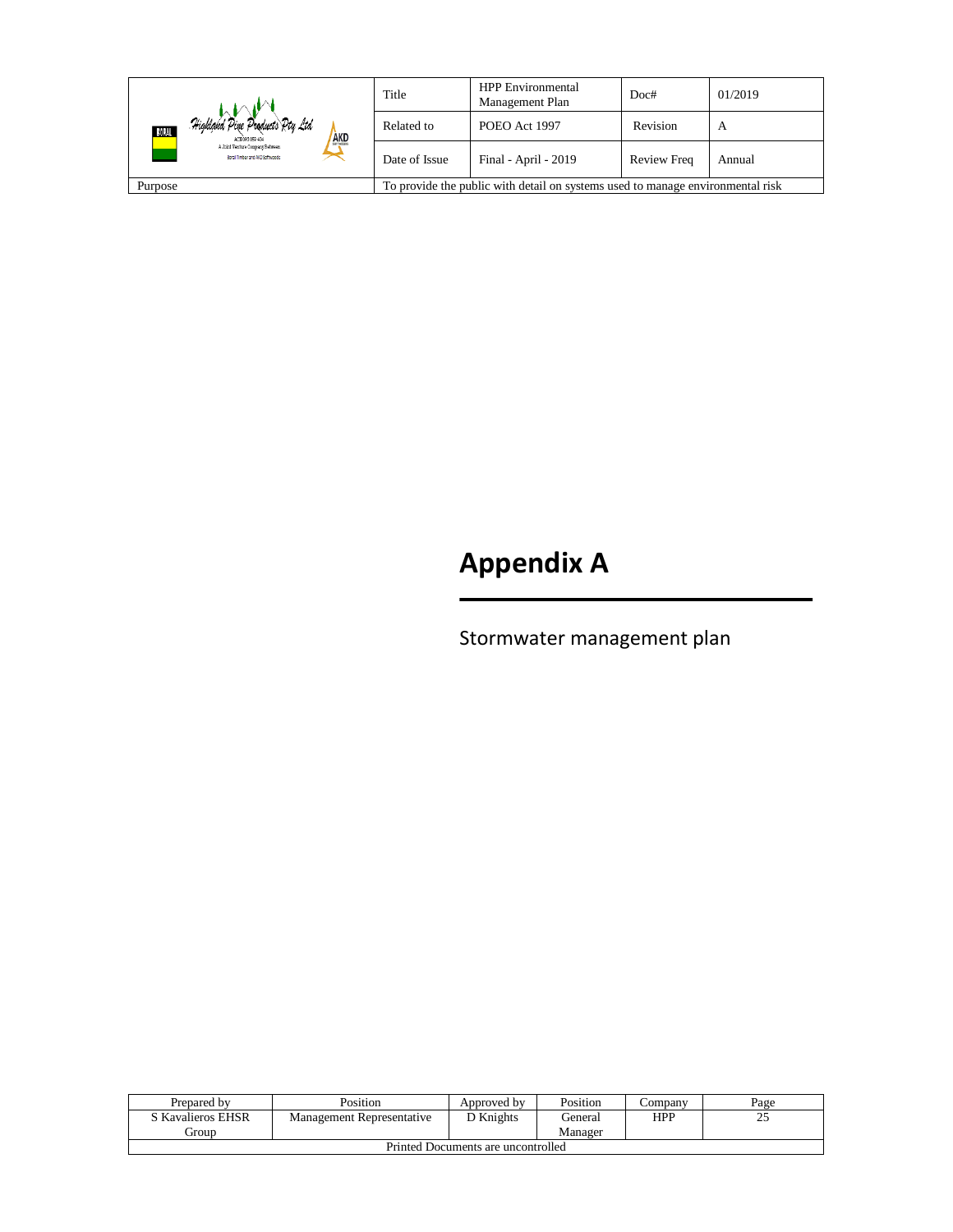|                                                                                           | Title         | <b>HPP</b> Environmental<br>Management Plan | Doc#        | 01/2019 |
|-------------------------------------------------------------------------------------------|---------------|---------------------------------------------|-------------|---------|
| Highland Pine Products Pty Ltd.<br>BORAL<br><b>AKD</b><br>ACK 093 059 404                 | Related to    | POEO Act 1997                               | Revision    | A       |
| A Joint Venture Company Between<br>Boral Timber and AKD Softwoods                         | Date of Issue | Final - April - 2019                        | Review Freq | Annual  |
| To provide the public with detail on systems used to manage environmental risk<br>Purpose |               |                                             |             |         |

# **Appendix B**

Environmental Protection Licence Number 887

| Prepared by                        | Position                  | Approved by | Position  | Company | Page |  |
|------------------------------------|---------------------------|-------------|-----------|---------|------|--|
| S Kavalieros EHSR                  | Management Representative | D Knights   | l ieneral | HPP     | 26   |  |
| Group                              |                           |             | Manager   |         |      |  |
| Printed Documents are uncontrolled |                           |             |           |         |      |  |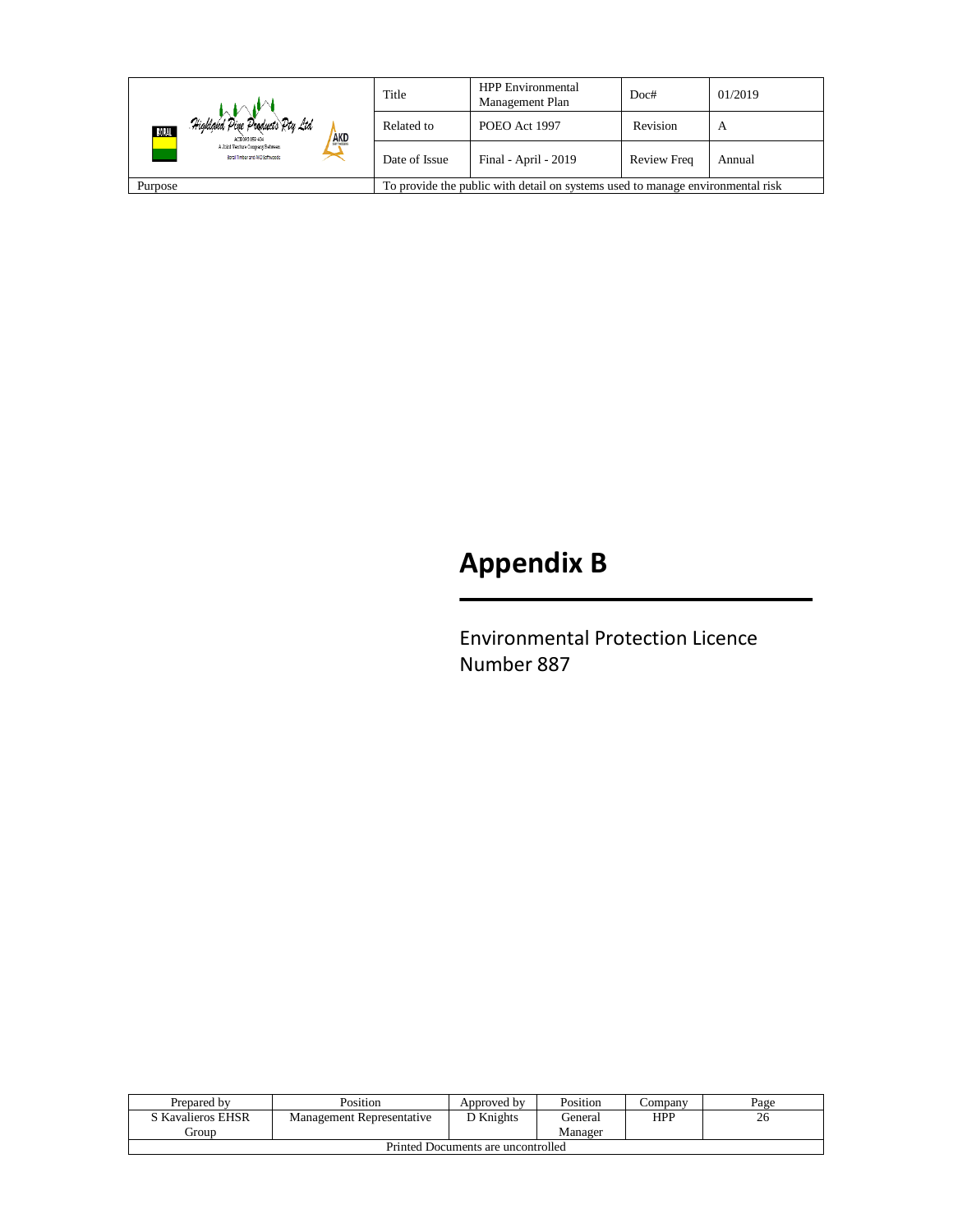|                                                                                           | Title         | <b>HPP</b> Environmental<br>Management Plan | Doc#        | 01/2019 |
|-------------------------------------------------------------------------------------------|---------------|---------------------------------------------|-------------|---------|
| Highland Pine Products Pty Ltd<br>BORAL<br><b>AKD</b><br>ACK 093 059 404                  | Related to    | POEO Act 1997                               | Revision    | A       |
| A Joint Venture Company Between<br>Boral Timber and AKD Softwoods                         | Date of Issue | Final - April - 2019                        | Review Freq | Annual  |
| To provide the public with detail on systems used to manage environmental risk<br>Purpose |               |                                             |             |         |

# **Appendix C**

Environmental Protection Licence Number 11229

| Prepared by                        | Position                  | Approved by | Position | ∠ompanv    | Page   |  |
|------------------------------------|---------------------------|-------------|----------|------------|--------|--|
| S Kavalieros EHSR                  | Management Representative | ר Knights   | General  | <b>HPP</b> | $\sim$ |  |
| . iroup                            |                           |             | Manager  |            |        |  |
| Printed Documents are uncontrolled |                           |             |          |            |        |  |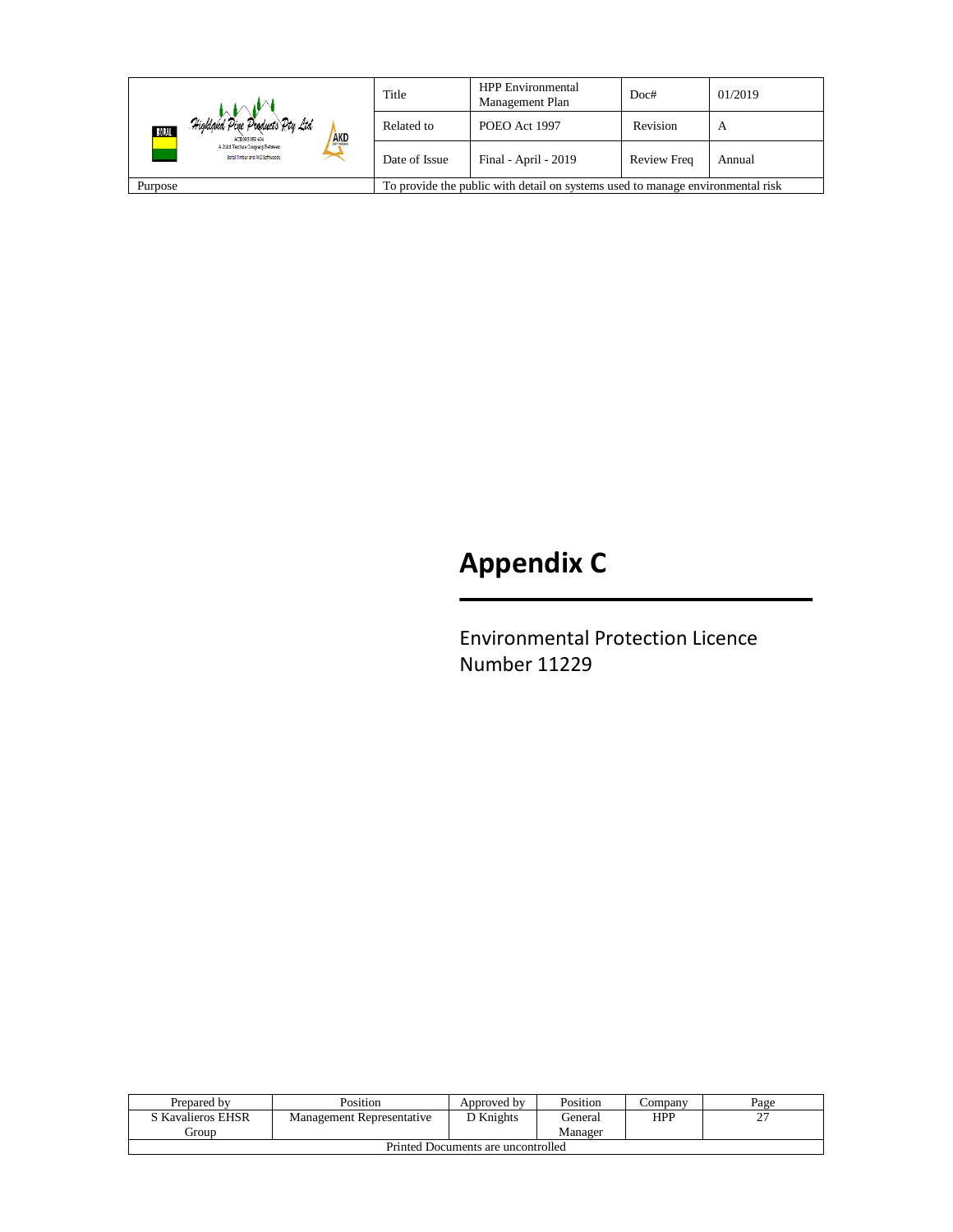|                                                                                           | Title         | <b>HPP</b> Environmental<br>Management Plan | Doc#        | 01/2019 |
|-------------------------------------------------------------------------------------------|---------------|---------------------------------------------|-------------|---------|
| Highland Pine Products Pty Ltd.<br>BORAL<br><b>AKD</b><br>ACK 093 059 404                 | Related to    | POEO Act 1997                               | Revision    | A       |
| A Joint Venture Company Between<br>Boral Timber and AKD Softwoods                         | Date of Issue | Final - April - 2019                        | Review Freq | Annual  |
| To provide the public with detail on systems used to manage environmental risk<br>Purpose |               |                                             |             |         |

# **Appendix D**

Environmental Protection Licence Number 105

| Prepared by                        | Position                  | Approved by | Position | ∠ompanv | Page |  |
|------------------------------------|---------------------------|-------------|----------|---------|------|--|
| S Kavalieros EHSR                  | Management Representative | ∩ Knights   | General  | HPP     | 28   |  |
| Group                              |                           |             | Manager  |         |      |  |
| Printed Documents are uncontrolled |                           |             |          |         |      |  |